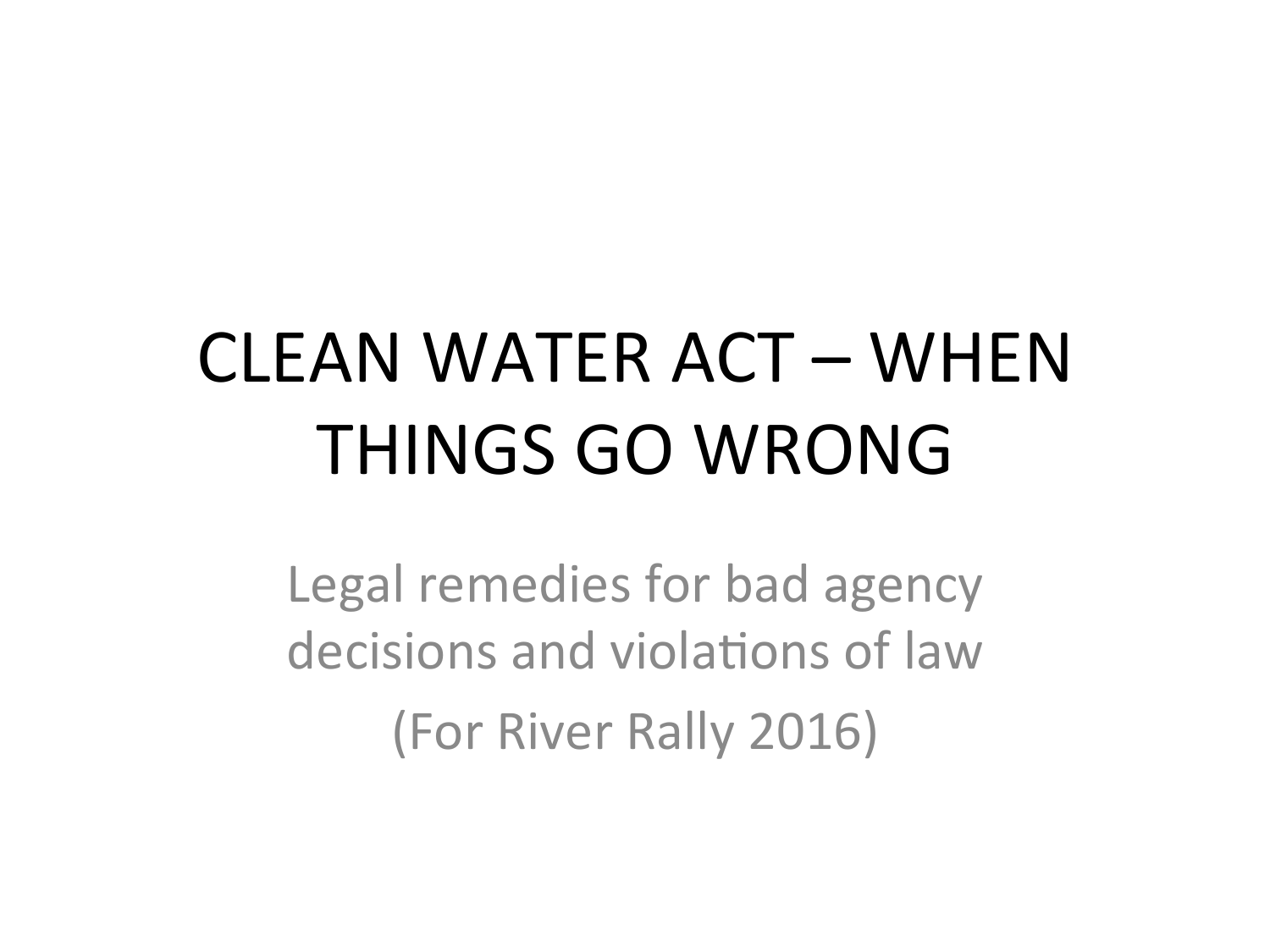#### Life can be imperfect

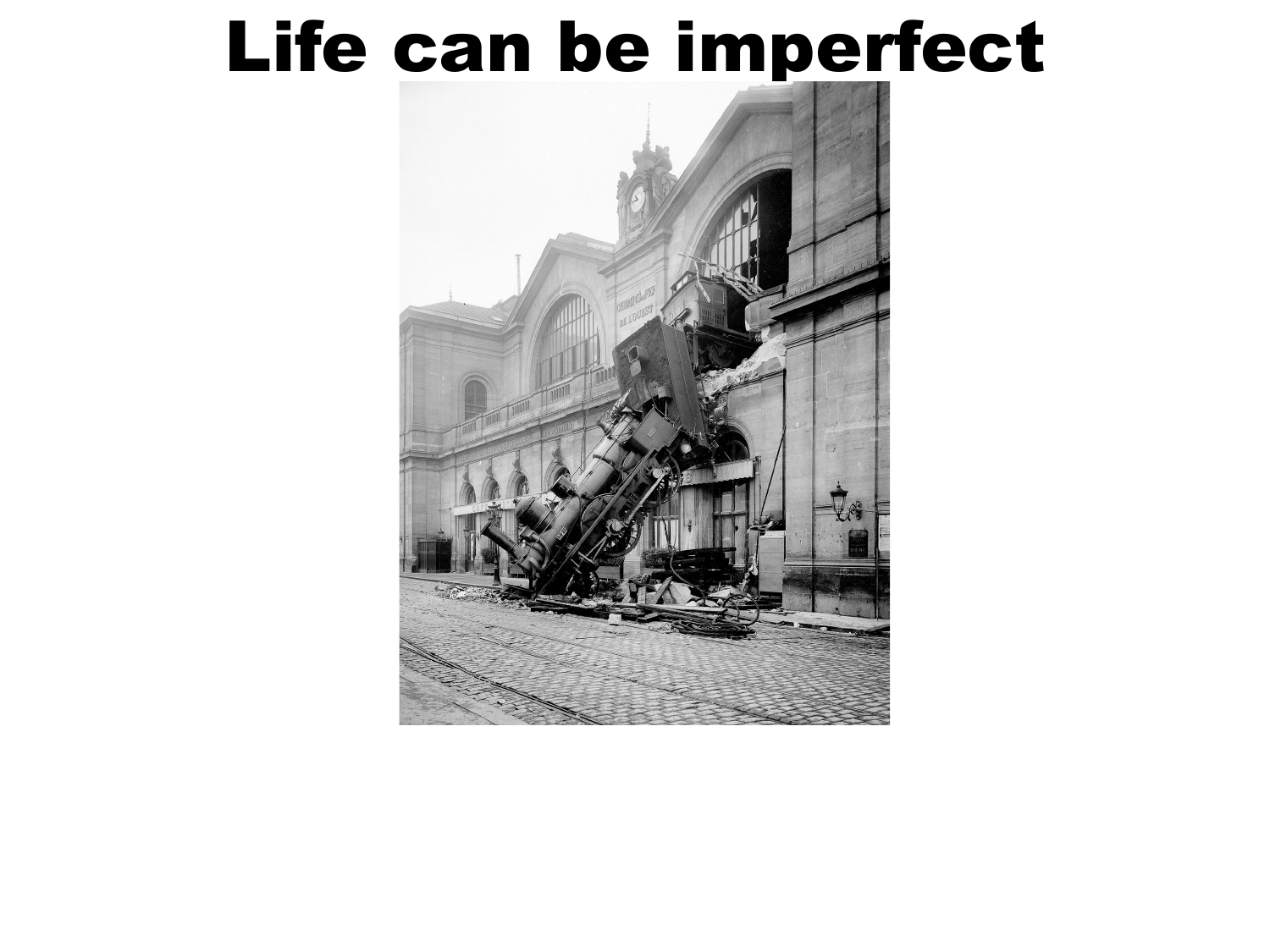#### The CWA has been very successful but:

- Goal of eliminating discharger of pollutants by 1985 definitely not attained. (CWA Section 101(a)(1)
- Goal of making our waters fishable and swimmable by July 1, 1983 (CWA Section  $101(a)(2)$  was definitely not met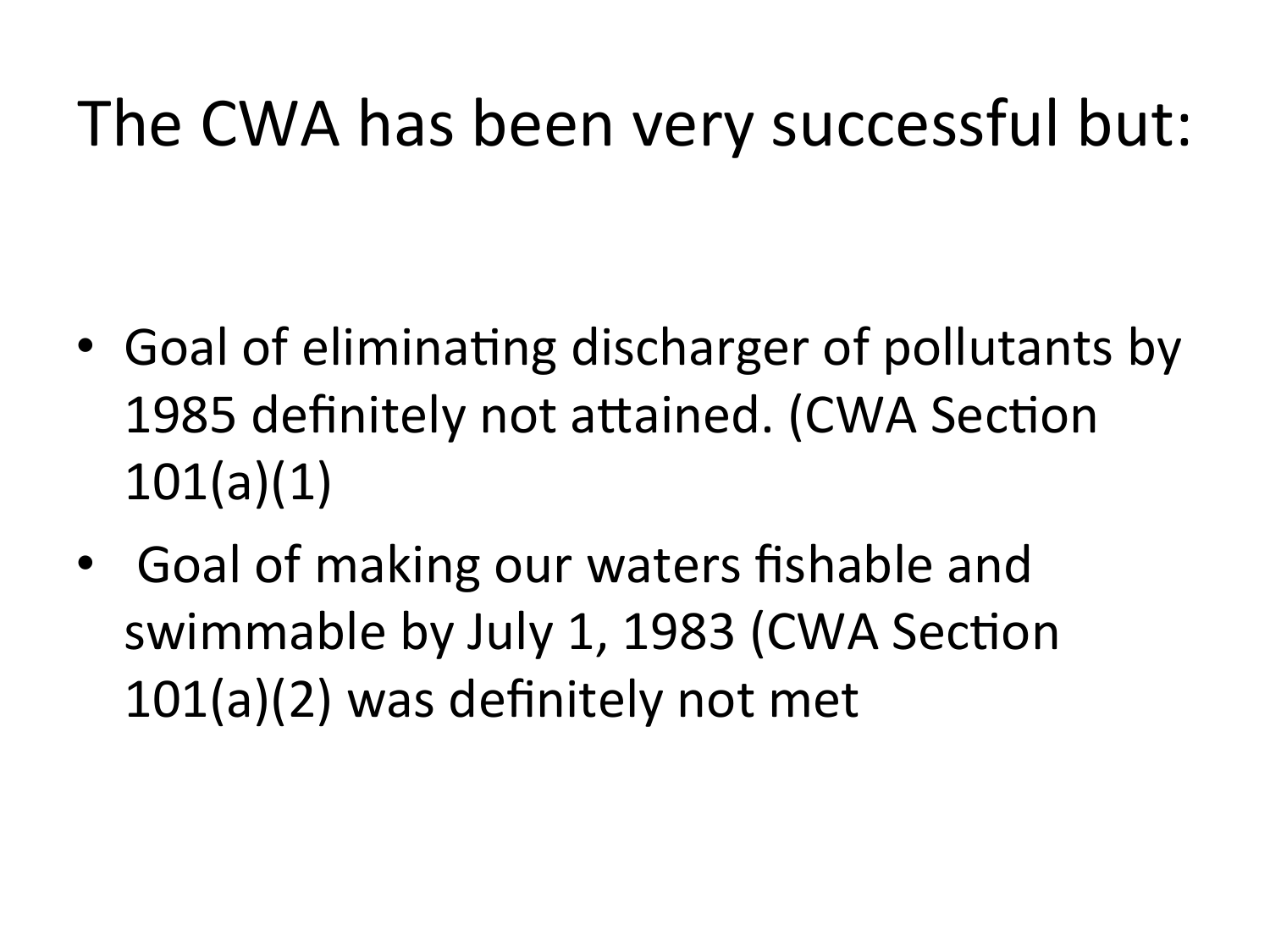# Bad things that happen

- State Agencies write bad water quality standards that fail to protect uses and U.S. EPA sometimes approves them
- State Agencies write weak National Pollutant Discharge Elimination System (NPDES) permits
- State Agencies go totally outlaw in issuing NPDES permits or fail to issue permits
- Polluters discharge without a permit or violate permit conditions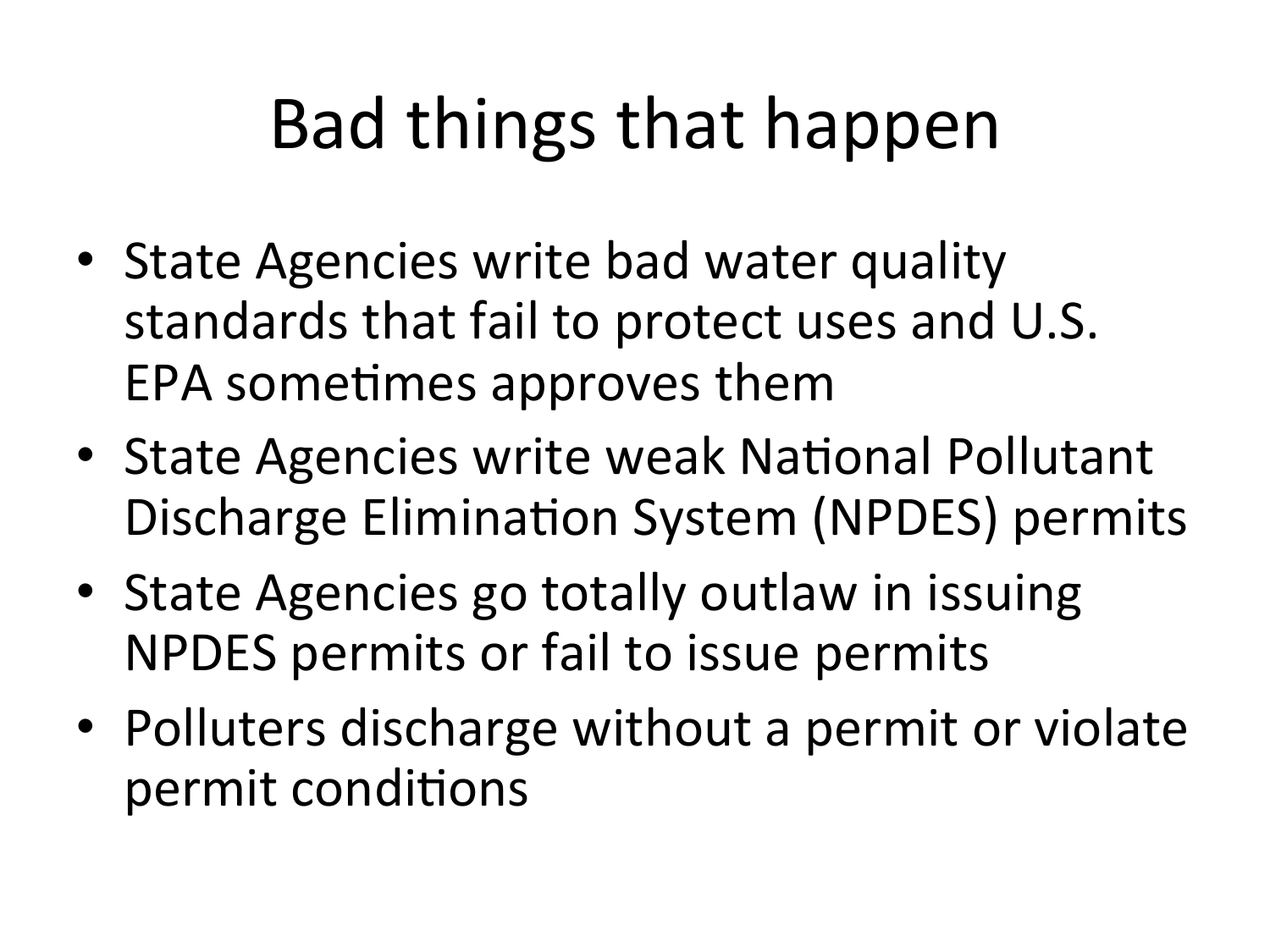# Legal Remedies are available

- But they are generally imperfect
- If the state is determined to have polluted water, U.S. EPA is weak, and the people do not rise up, the legal remedies are not likely to cure the problem
- There are legal remedies, though, that can prod the situation in the right direction and bring water quality improvements.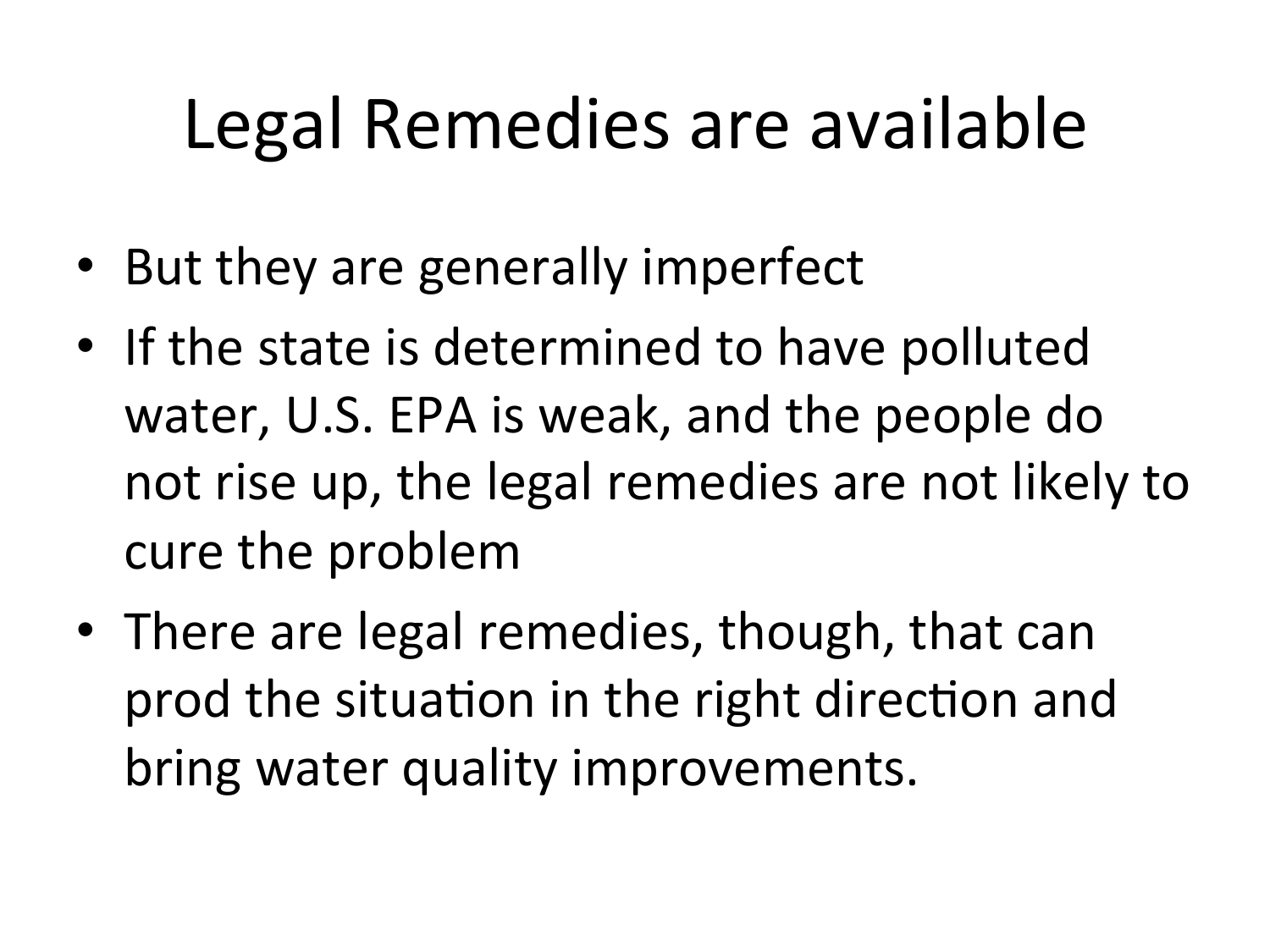#### Water Quality Standards Are important

• Effluent limits in permits are supposed to be set as the **more** stringent of technology based effluent limits (TBELs) or water quality standard based limits.  $33$  USC  $1311(b)(1)(C)$ . (water quality based effluent limits = WQBELs) - This is a hard concept for many dischargers and state officials who want to have permits based on the less stringent of the TBELs and the WQBELs.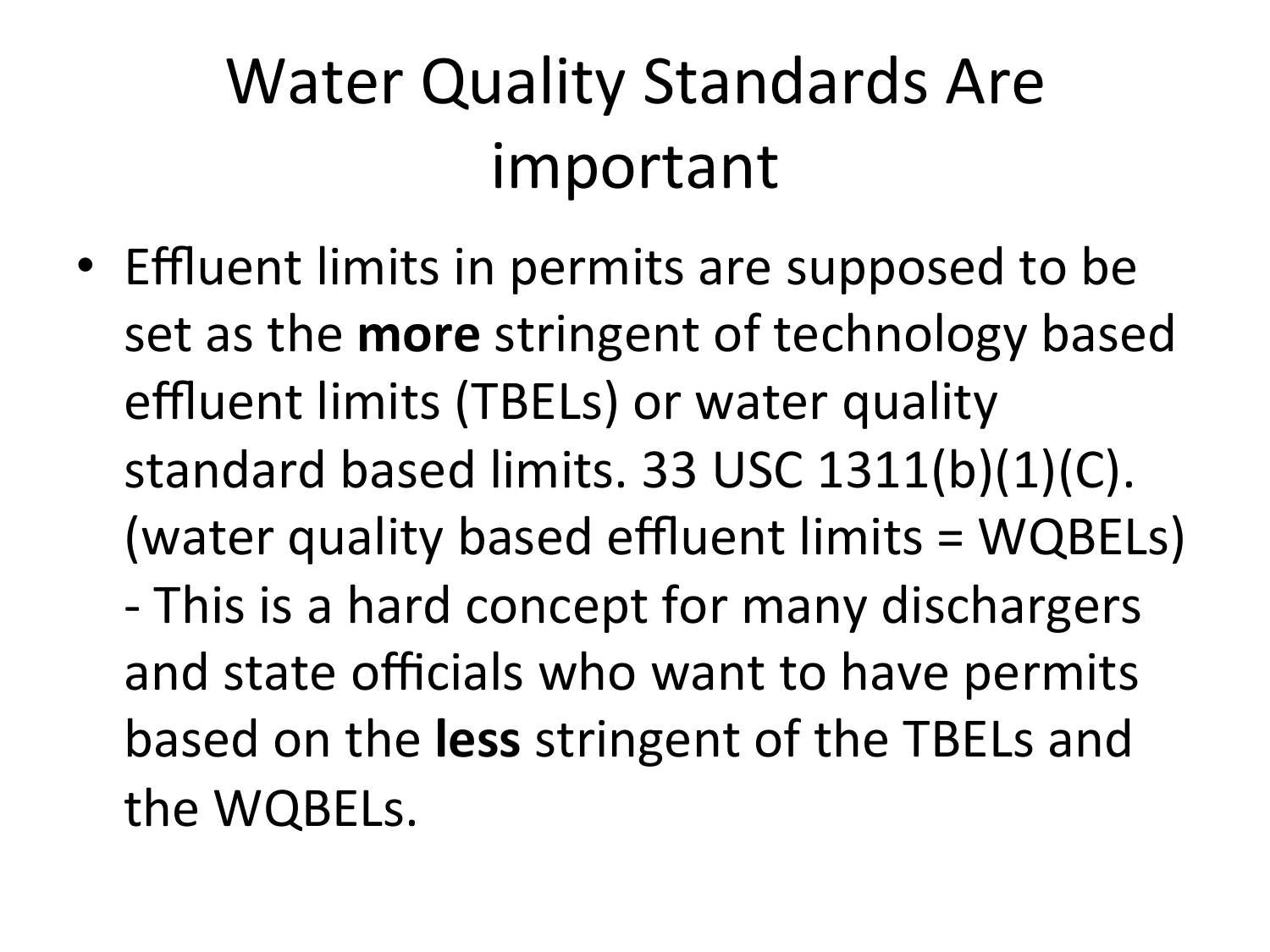#### How Water Quality Standards Are Made

• Water quality Standards - States generally develop water quality standards but they must be approved by U.S. EPA. CWA 303(c). Water quality standards consist of designated uses (e.g. swimming, aquatic life, cold water fishery), 40 CFR §131.2 and criteria to protect those uses. States are supposed to designate all the uses that are attainable and there is a presumption of attainability. *Kansas Natural Resources Council, Inc. v. Whitman,* 255 F.Supp. 2d 1208 (D. Kan.) 2003).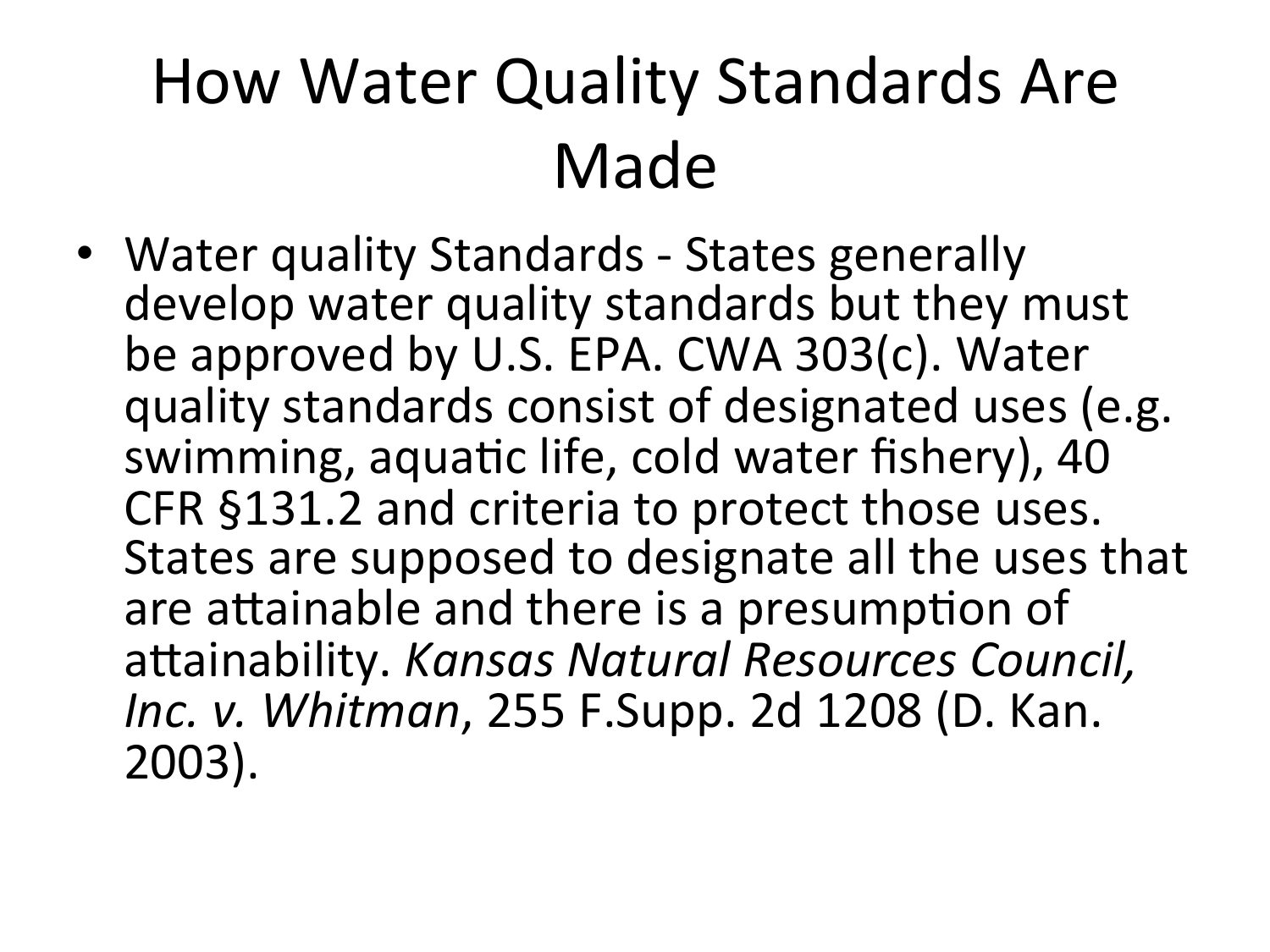## How things should work

• The criteria should be based on a "sound scientific rationale" and be protective of the designated uses including "the most sensitive use." 40 CFR §131.11(a). The criteria should not take into account economic factors. Mississippi *Commission on Natural Resources v. Costle*, 625 F.2d 1269, 1277 (5th Cir. 1980). Other parts of the regulatory process do make allowances for economic factors including use designations, 40 CFR §131(g)(6), variances, 40 CFR §131.14 and compliance schedules, 40 CFR §122.47.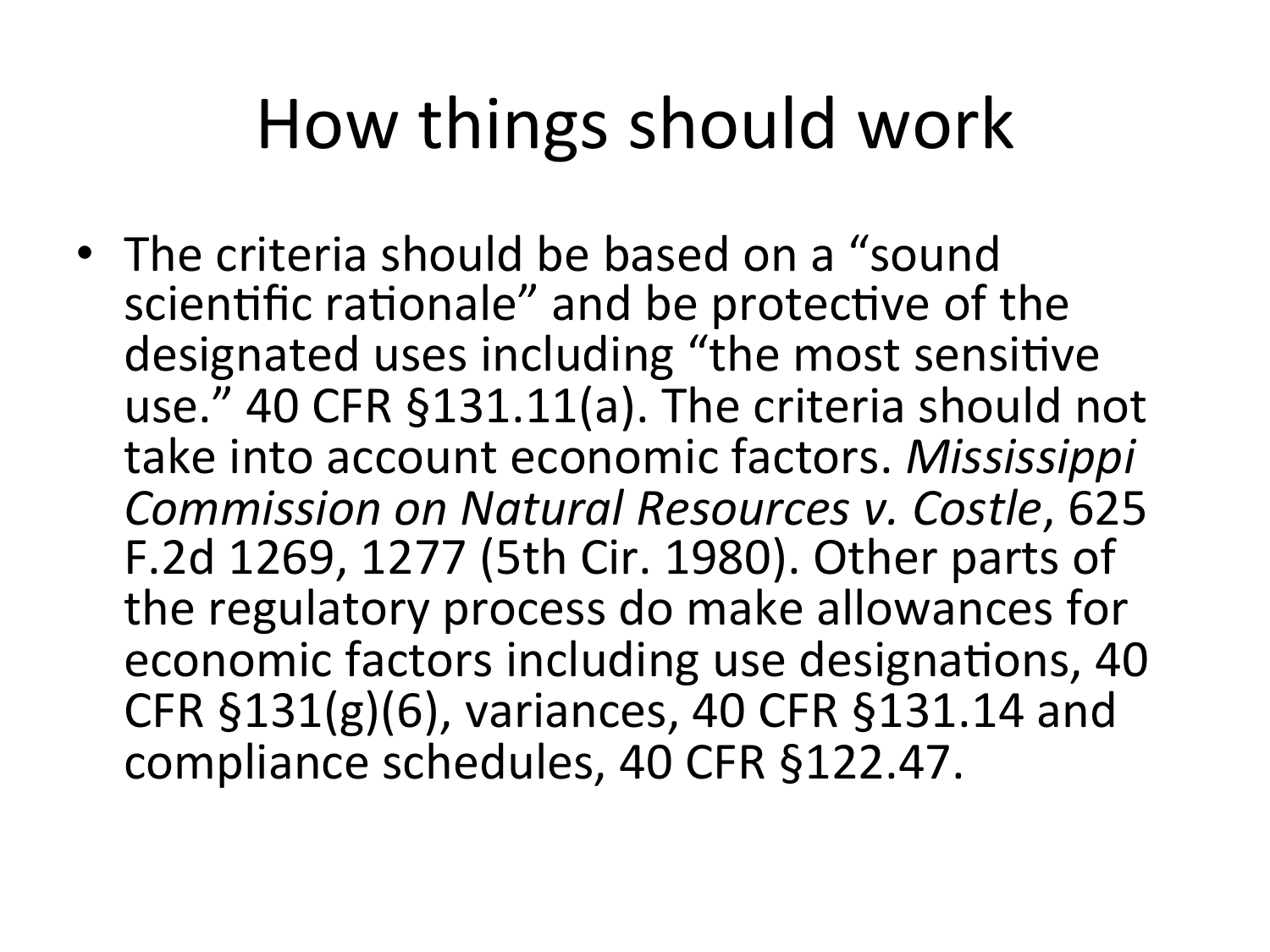## U.S. EPA approval of bad standards can be challenged

- Water quality standards are crucial both in driving NPDES permit limits and in setting the targets for total maximum daily load calculations done under Section 303(d).
- Water quality standards are not effective until approved by U.S. EPA. 33 U.S.C.  $$1313(c)$  $(=CWA 303(c))$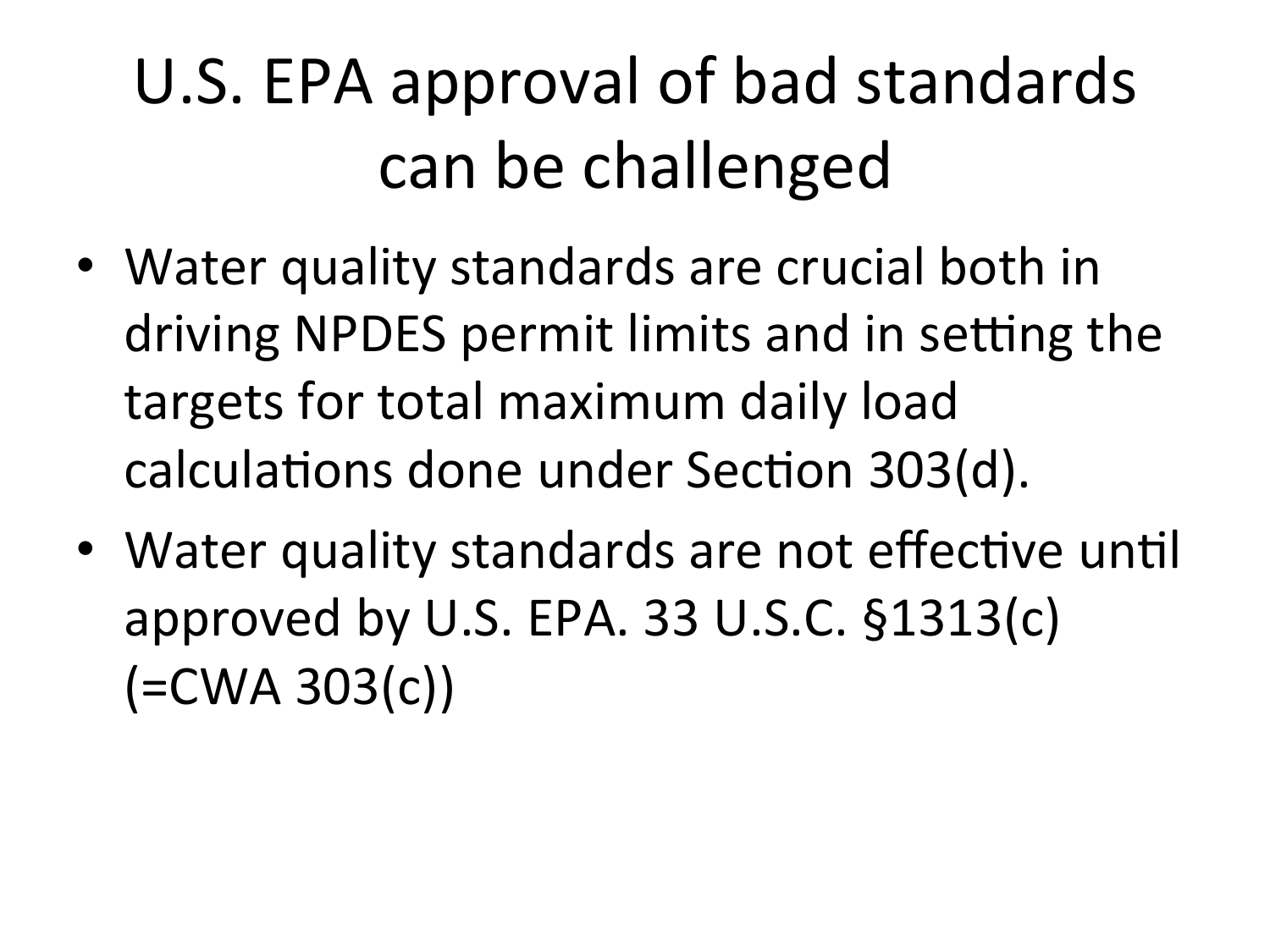#### U.S. EPA decisions can be challenged

• Administrative Procedure Act, 5 U.S.C. § 706  $(2)(A)$ , allows federal agency decisions to be overturned by U.S. District Court if Court finds decision was arbitrary, capricious, an abuse of discretion or otherwise not in accordance with law.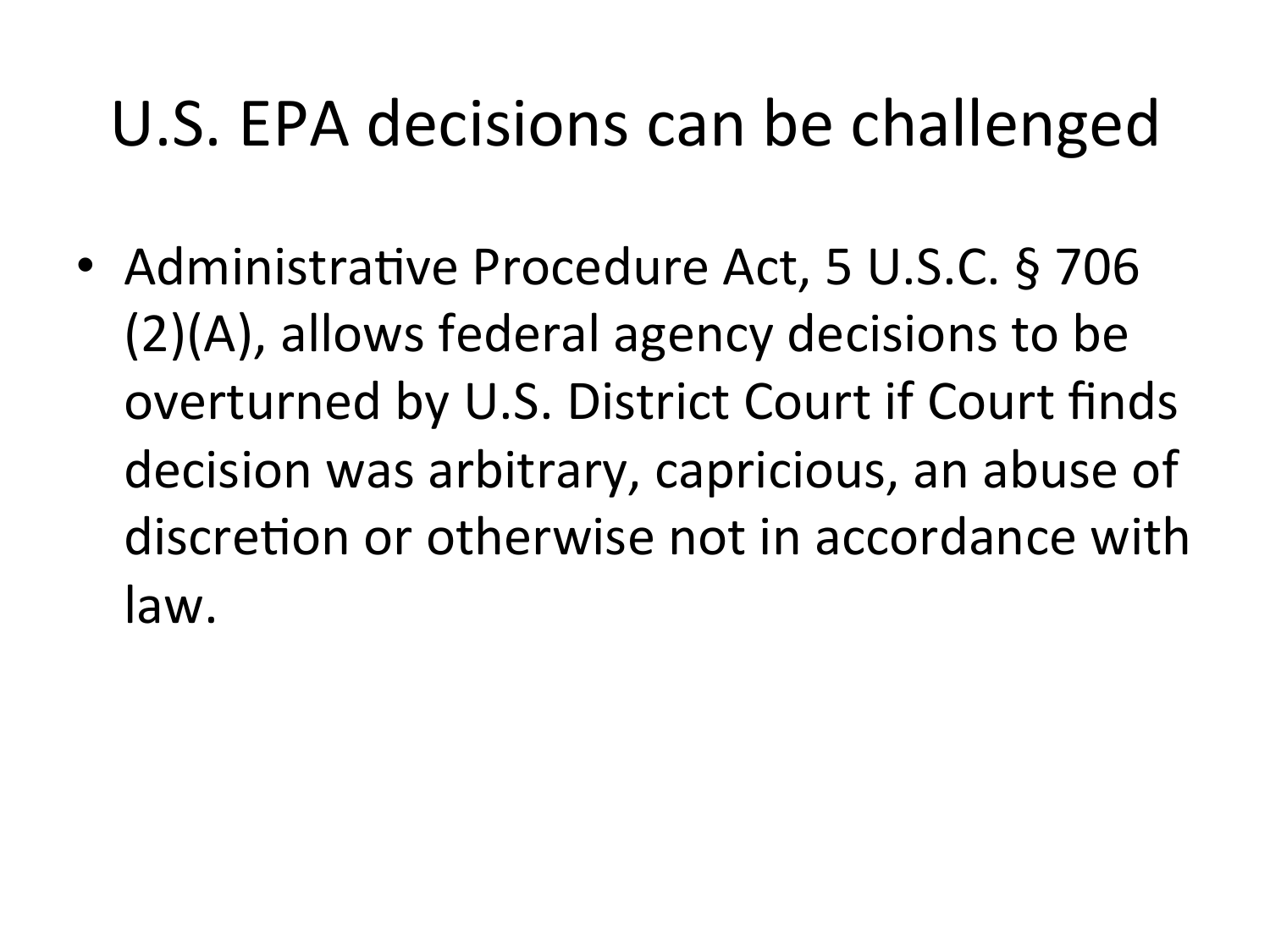## Successful cases

• Many successful cases have been brought challenging U.S. EPA approval of water quality standards. E.g. Ky. Waterways Alliance v. *Johnson,* 540 F.3d 466 (6th Cir. 2008); Fla. *Pub. Interest Research Group v. EPA,* 386 F.3d 1070, 1088-90 (11th Cir. 2004*: NW Envtl. Advocates v. U.S. EPA*, 268 F.Supp. 2d 1255 (D.Ore. 2003).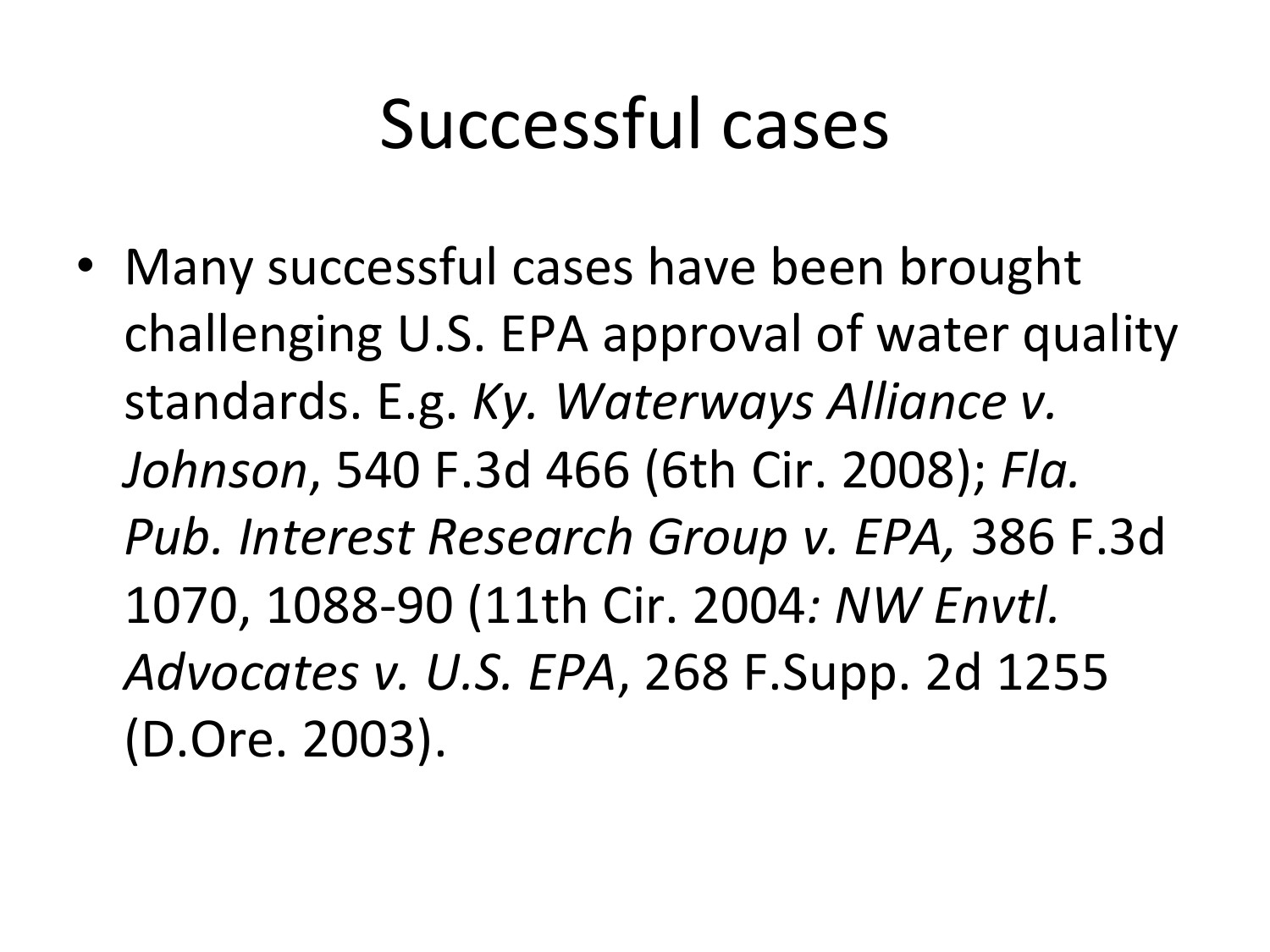# Remedy

• Matter goes back to U.S. EPA and states to write new standard or at least create a better explanation for what they did.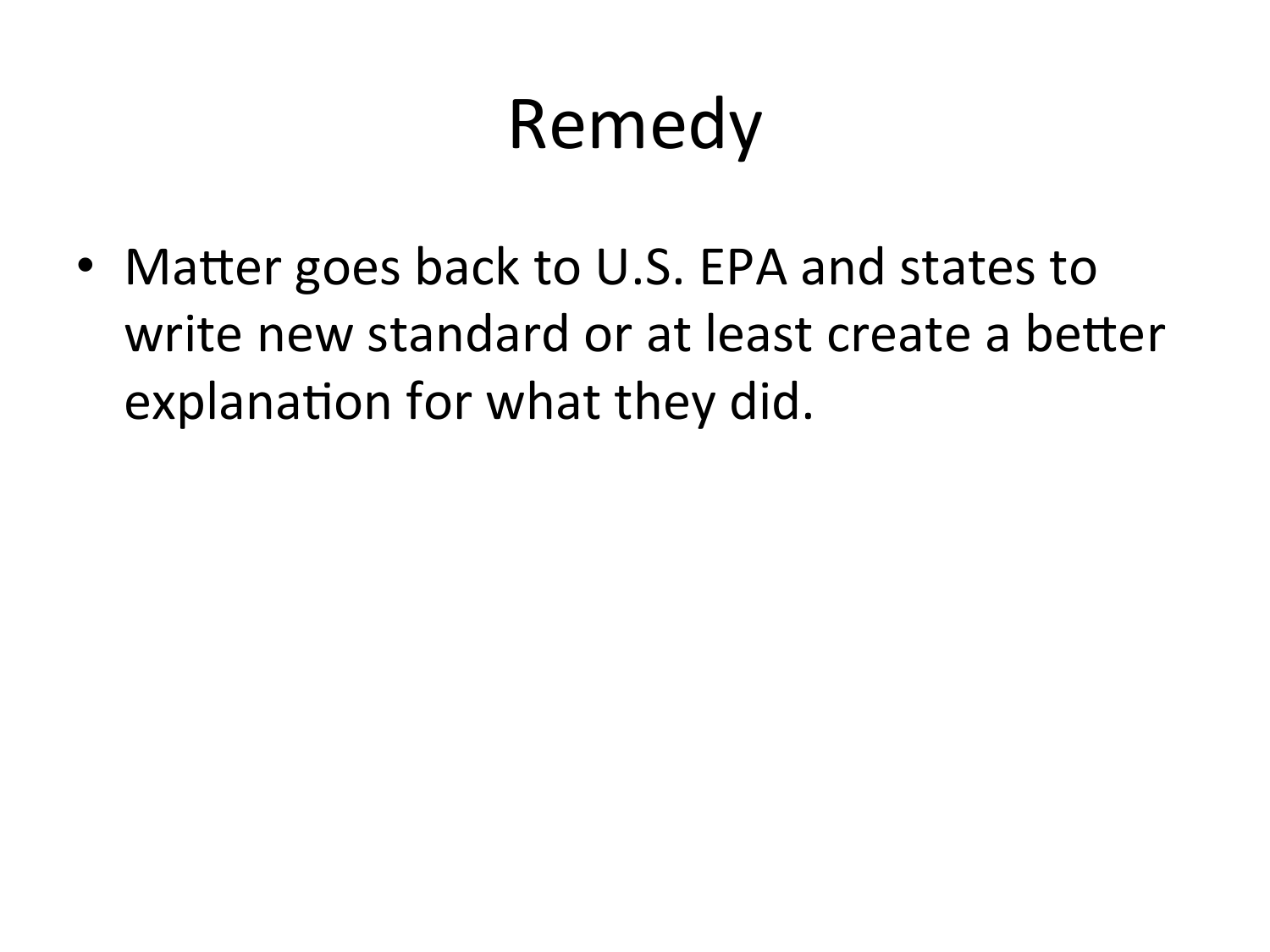# U.S. EPA could  $>$

- U.S. EPA has authority to establish standards for states when they fail to do so, 33 USC  $\S$ 1313(c)(4)(B), but it has been very reluctant to use this authority.
- EPA did draft numeric nutrient criteria for Florida, which were not great, and later EPA approved weak Florida standards and withdrew its standards.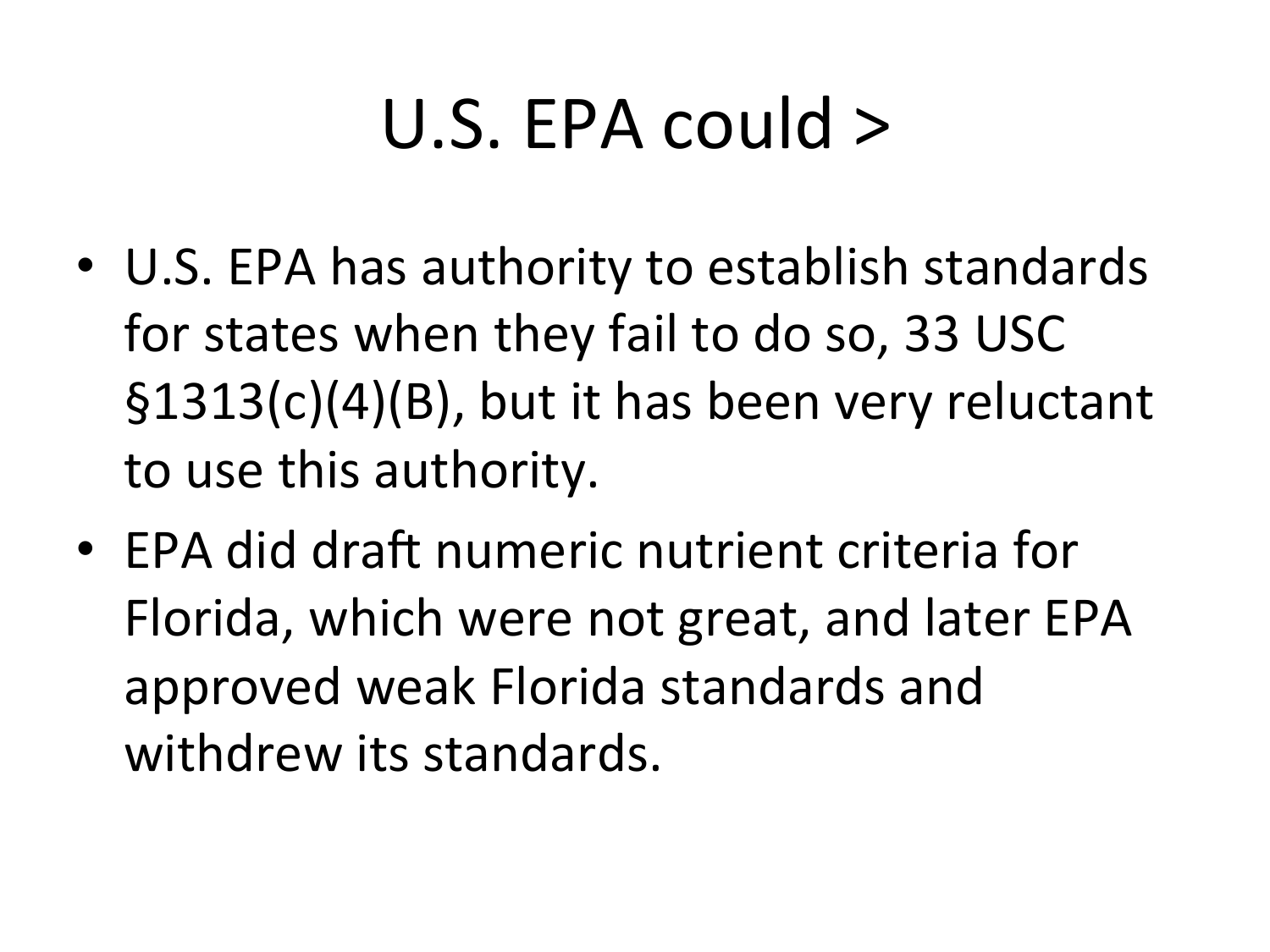### NPDES and 404 permit decisions

- Rubber meets the road for point sources and fills in the permits.
- State agencies (e.g. Alabama Dept. of Environmental Management, Ohio EPA, Wisconsin DNR) generally write NPDES permits for state under delegated programs.
- U.S. Army Corps of Engineers writes permits for fills of wetlands and other waters under Section 404 of the CWA. 33 U.S.C. §1344.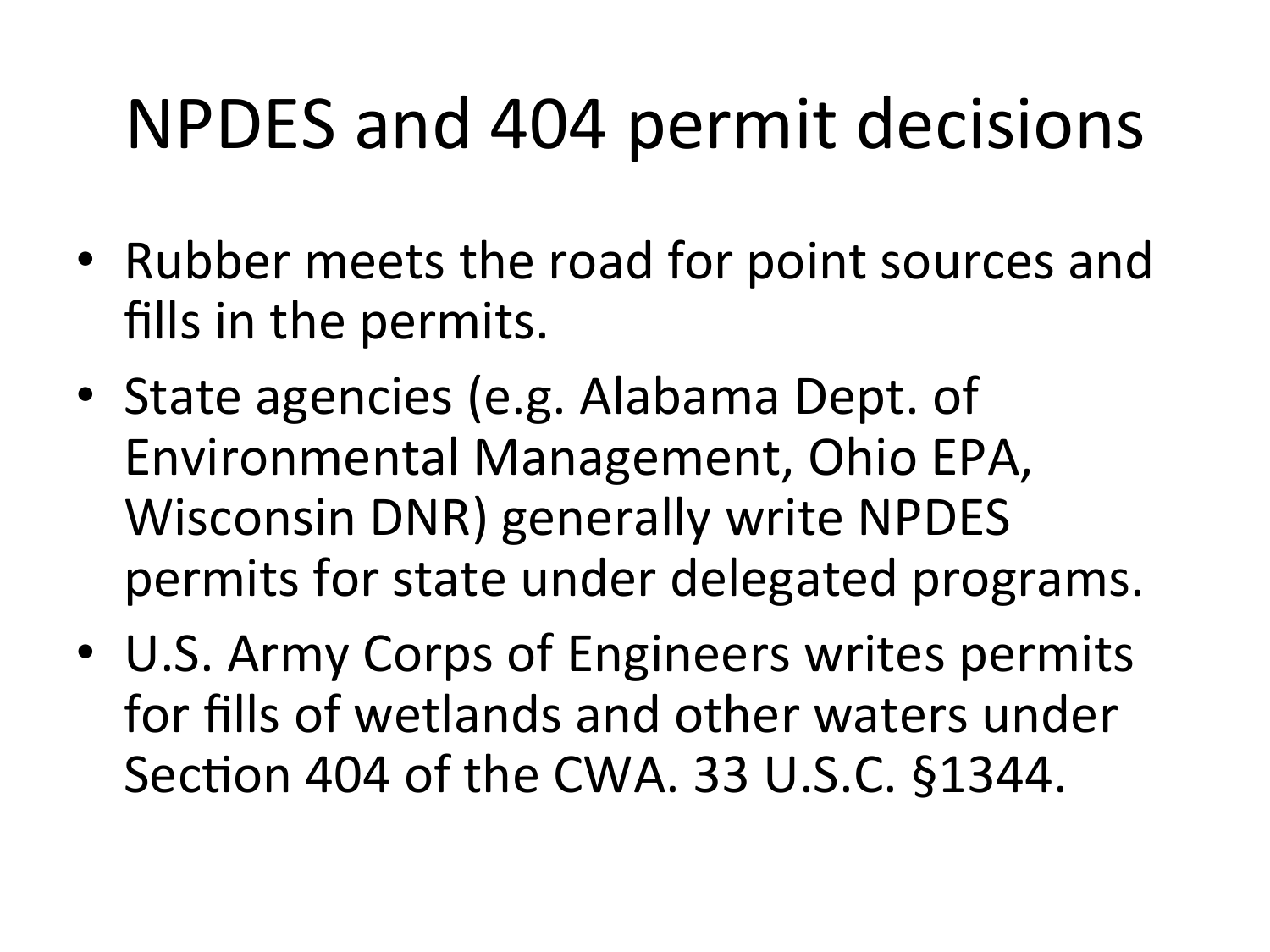### State Issued NPDES permits can be challenged

- Generally, you have to have commented on permit and pointed out how it was wrong during the public comment period.
- States are required to give public notice of draft NPDES permits and allow public comment. 40 CFR §124.10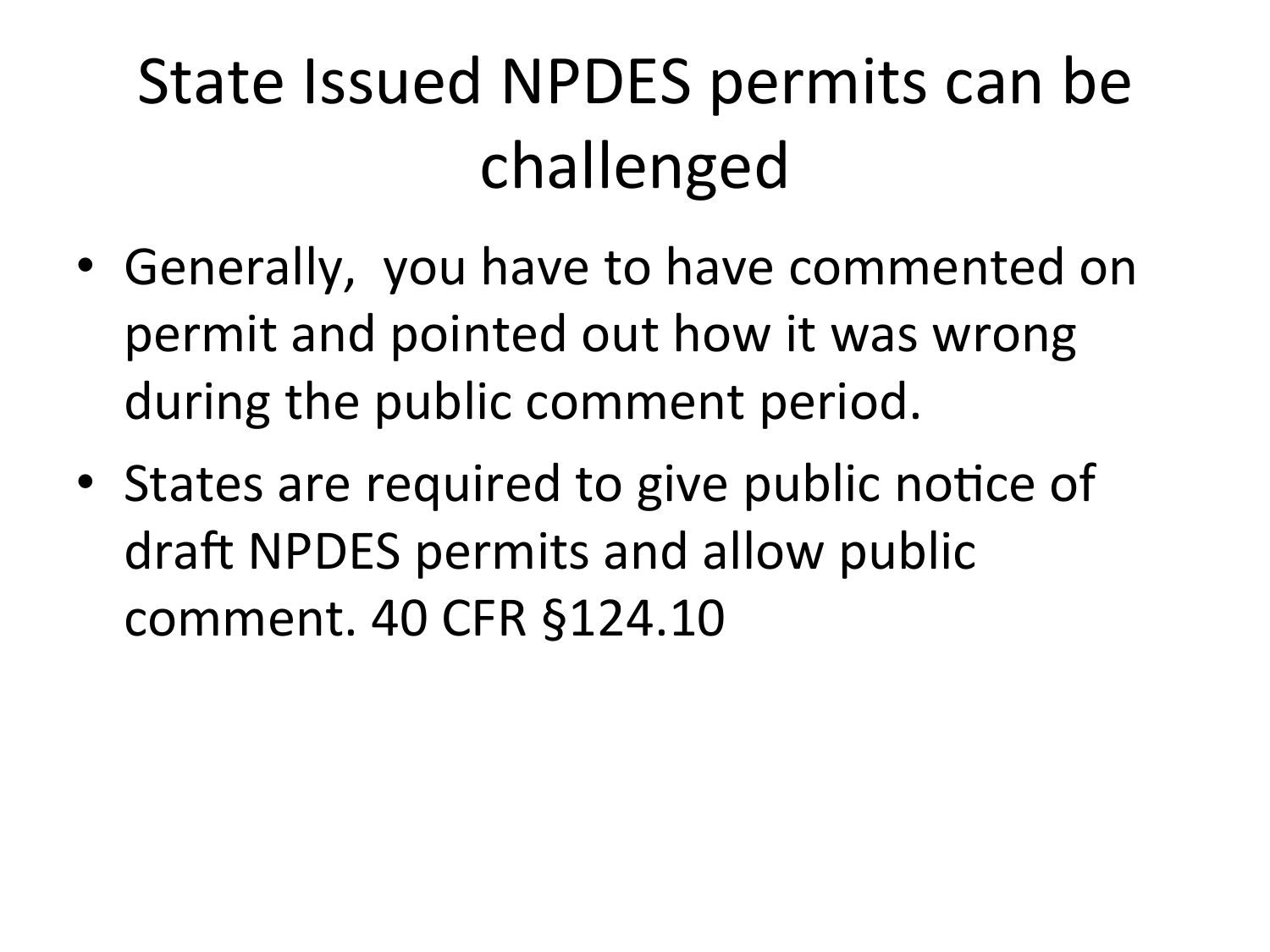# Review of State Agency issued NPDES permits

• States and tribes are required to allow members of the public to appeal the issuance of NPDES permits without requiring a stringent showing for standing. 40 CFR §123.30.

• 

- States differ on their procedures for appeal.
- Time for filing an appeal can be very short (e.g. 30 days)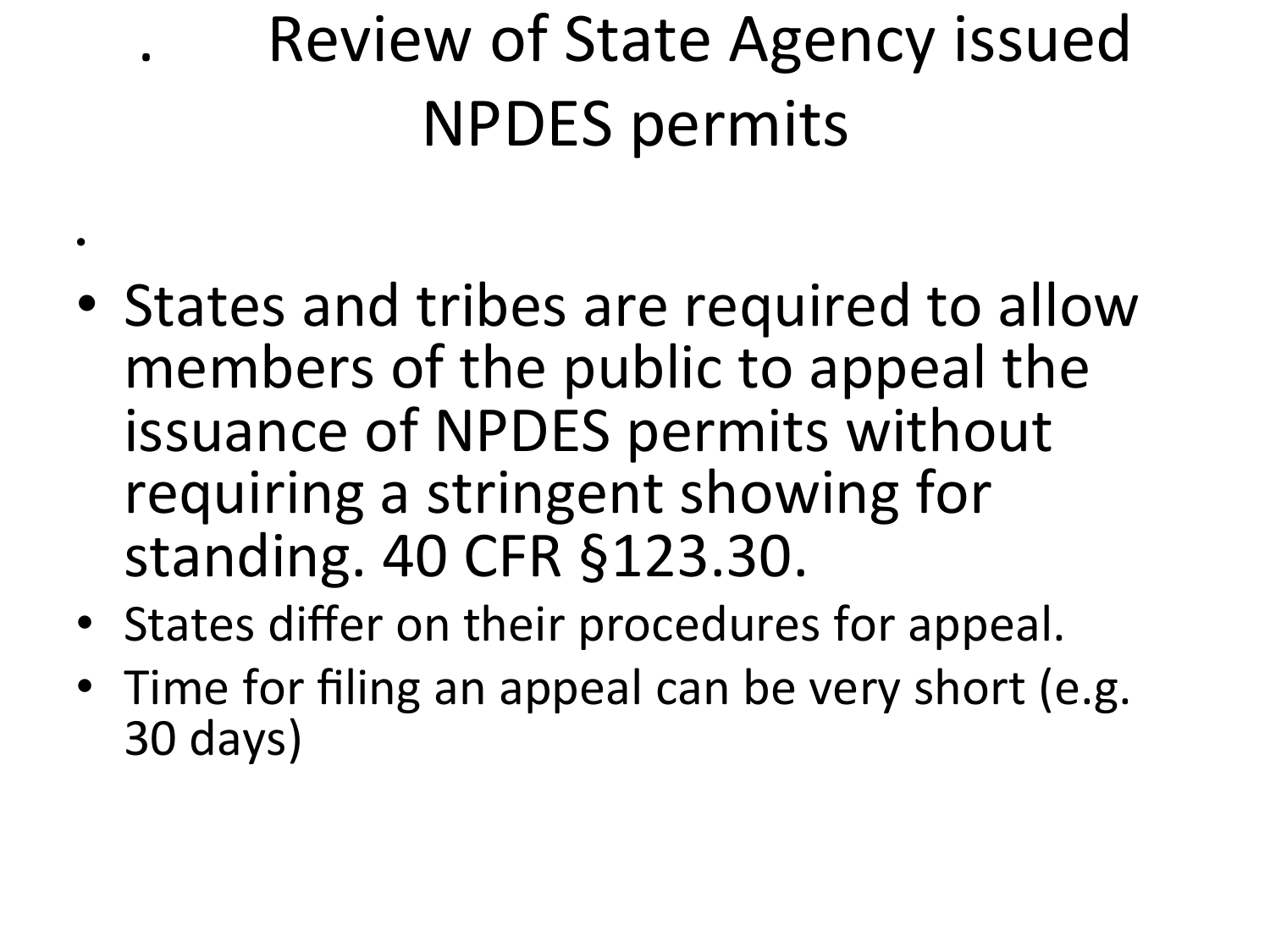## Where to go

- NPDES permit appeals are taken to Environmental Appeals Board if U.S. EPA issued the permit but generally it is a state that issues the permit and the appeals are handled through state procedures. Often there is some sort of state body (e.g. the Alabama Environmental Management Commission or Illinois Pollution Control Board) that considers appeals and a party unhappy with the result in the state appeals agency can seek review in the state court system. See, *Alabama Dept. of Environmental Management* 14 So. 3d 853.
- In some states (e.g. lowa), appeals of NPDES permits are taken directly to court.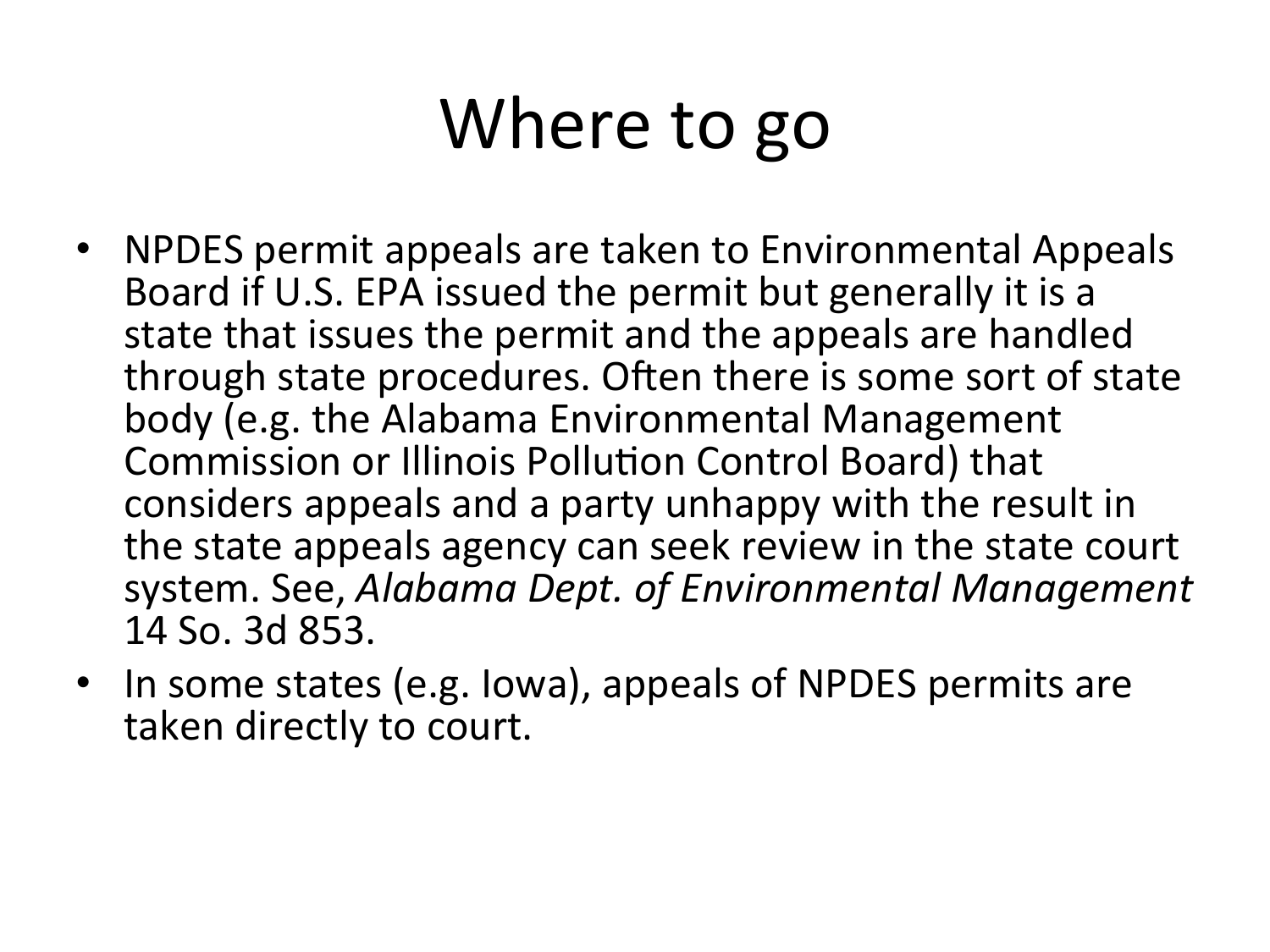# Some successful permit appeals

- *Alabama Dept. Environmental Management* 14 So. 3d 853, 859 (Ala. Ct. Civ. App. 2007). - Agency failed to limit pollution to impaired water bodies.
- Prairie Rivers Network *v. Illinois Pollution Control Board*, 2016 IL App  $(1<sup>st</sup>)$  150771.- Agency failed to limit phosphorus pollution to prevent violation of water quality standards
- *Iowa Environmental Council v. Iowa Dept. of Natural Resources (2016)* – Agency misapplied Iowa antidegradation regulations.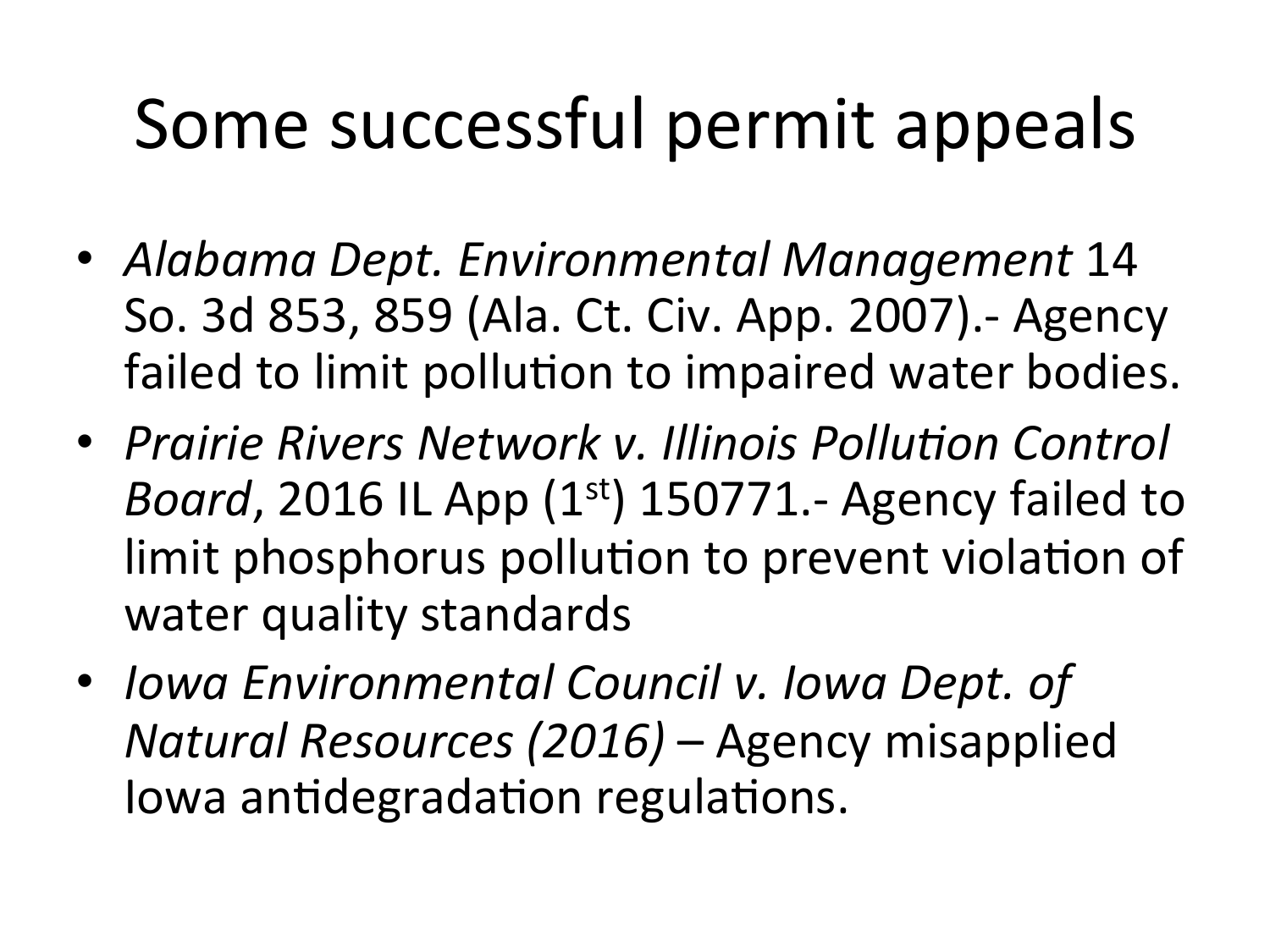## Remedy on NPDES cases

- Permit is generally sent back to the same agency that goofed it up the first time.
- Still agency often does better and the decision forces changes in agency practice.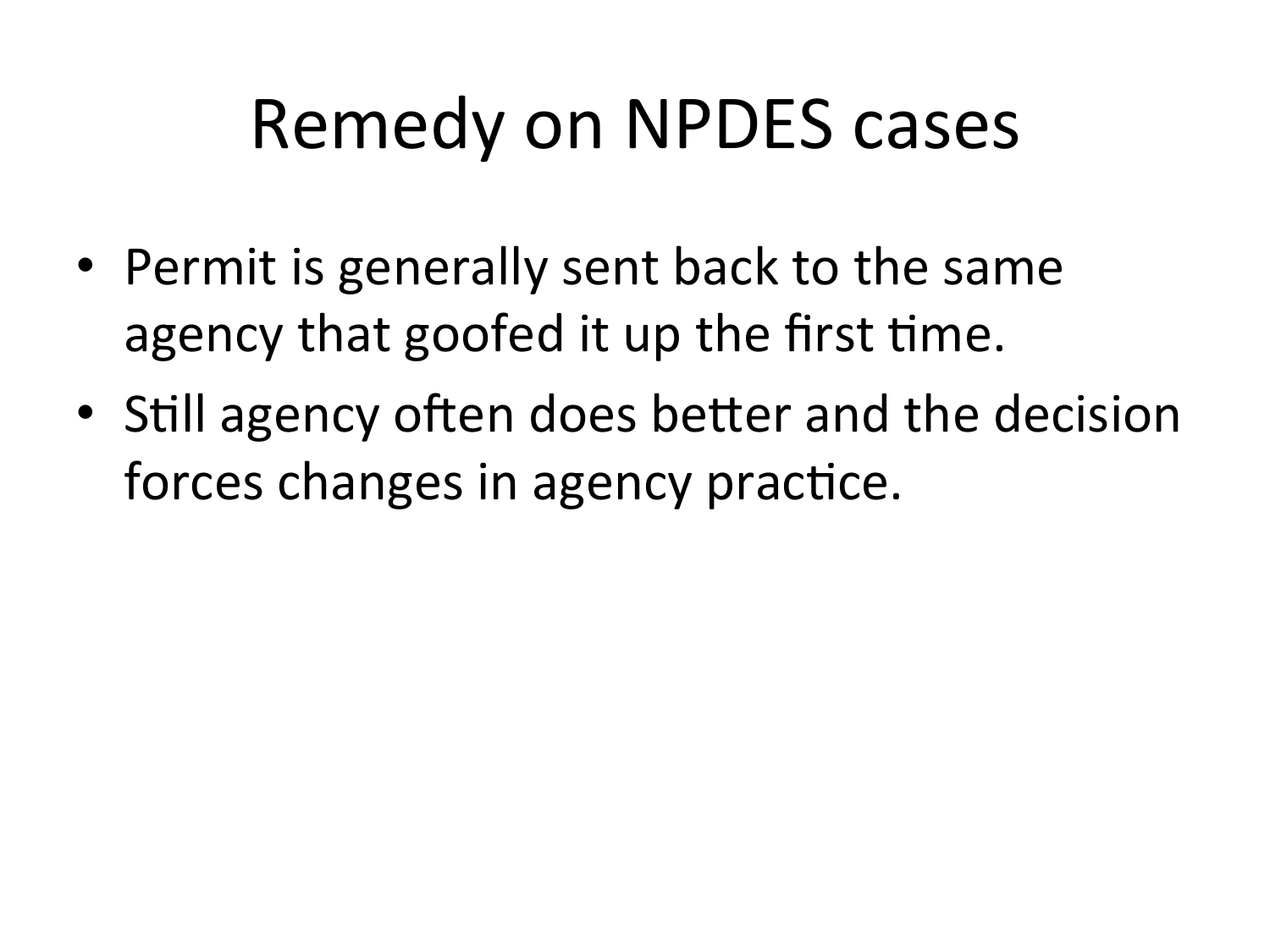# U.S. EPA powers

• U.S. EPA has the power to object to NPDES permits issued by the states and tribes, American Paper Institute, Inc. v. U.S. EPA, 890 F2d 869 (7<sup>th</sup> Cir. 1989); 40 CFR 123.44, but only very rarely uses this authority.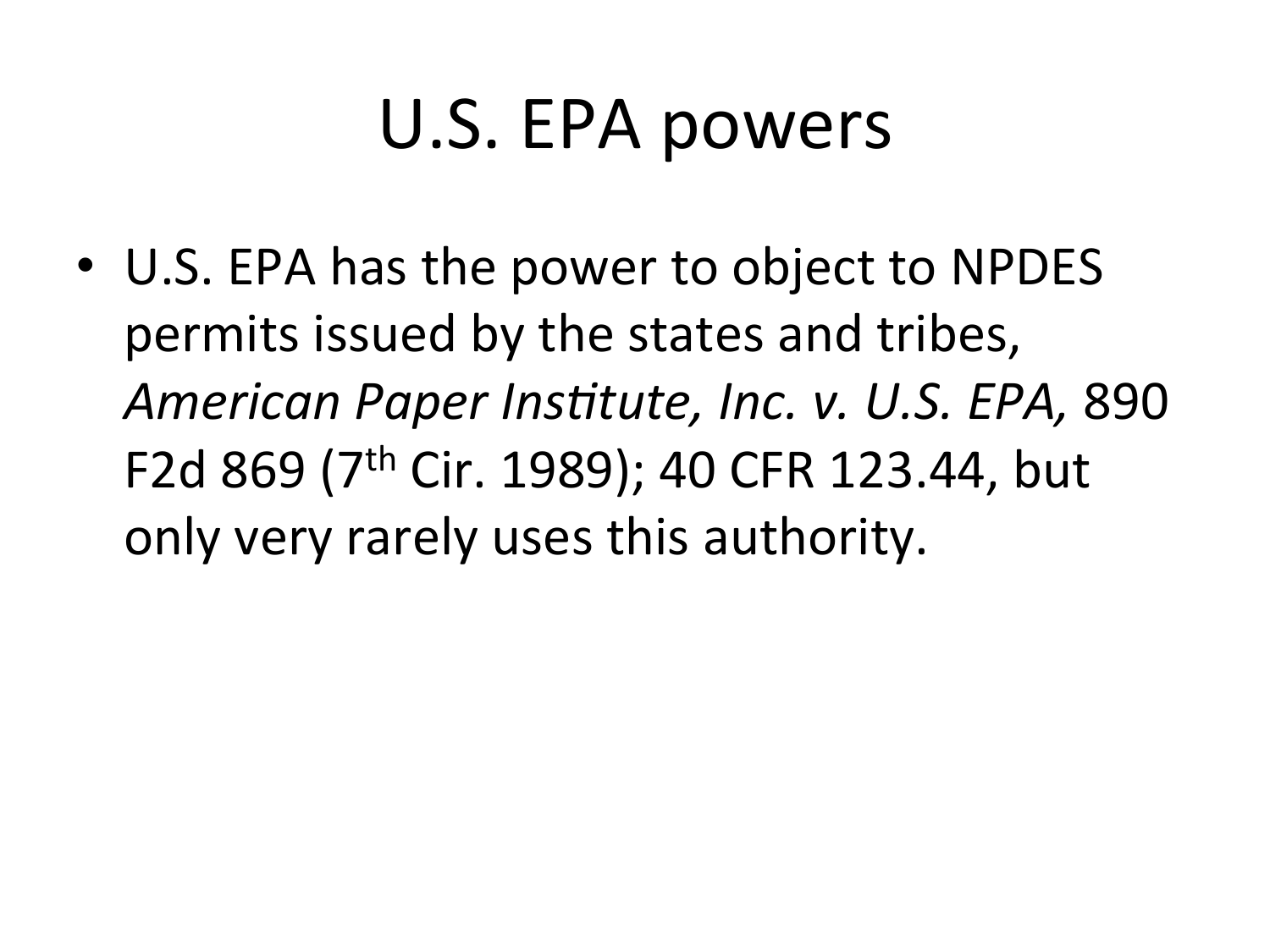#### 404 Permits

- U.S. Army Corps permit decisions are subject to review under Administrative Procedure Act if arbitrary, capricious or contrary to law.
- Corps also must comply with National Environmental Policy Act (NEPA), 42 U.S.C. §§4321 to 4370(f) and either write a good environmental impact statement (EIS) or explain why action is not significant in a finding of no significant impact (FONSI)
- If record does not support Corps' decision or EIS or FONSI is defective, the court should remand the decision.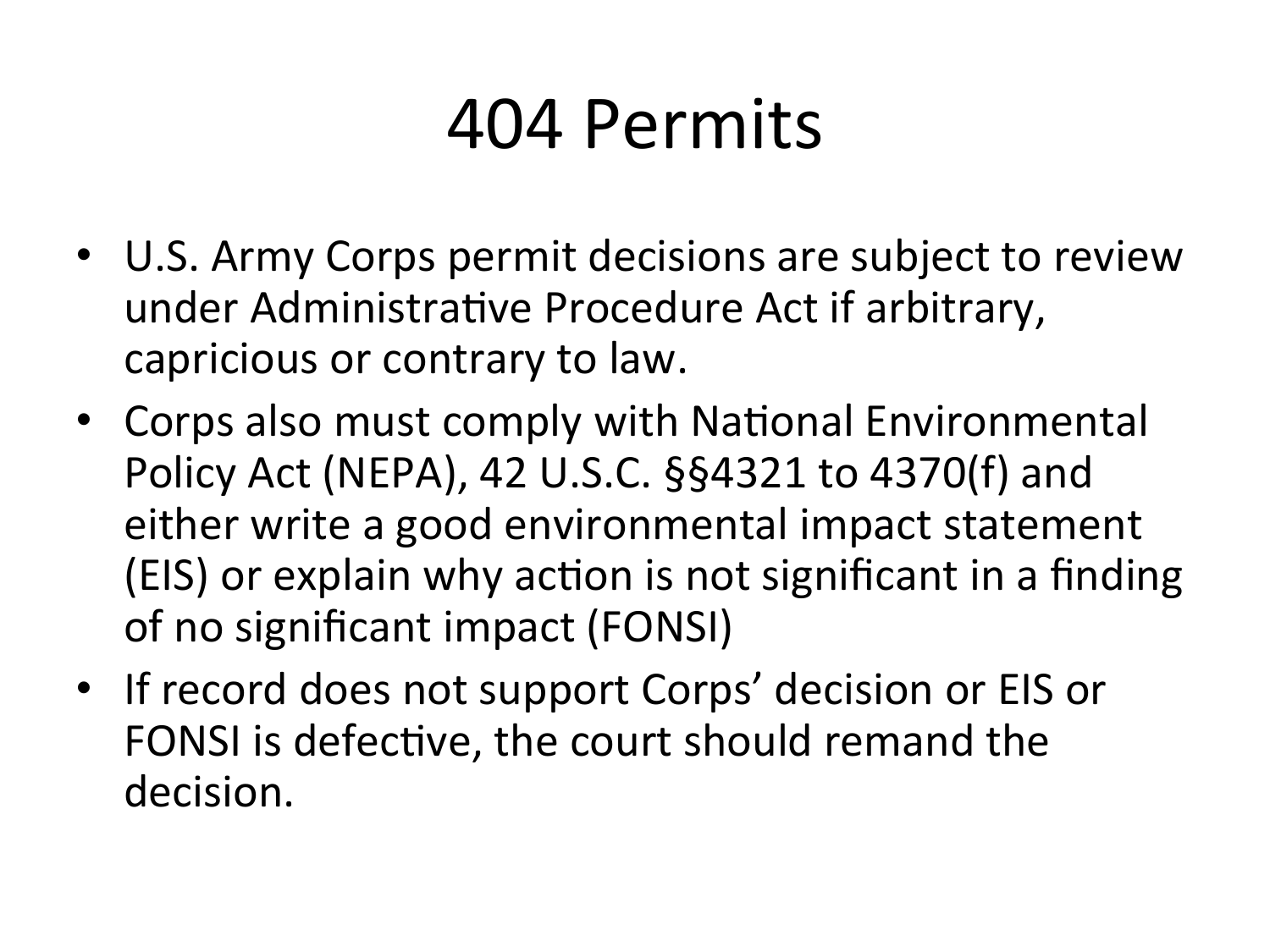#### Many Corps permit decisions have been overturned.

- *O'Reilly v. U.S. Army Corps of Engineers*, 477 F. 3d 225 (5<sup>th</sup> Cir. 2007) and *Simmons v. U.S.* Army Corps of Engineers, 120 F.3d 664 (7<sup>th</sup> Cir. ) are a few examples.
- Projects stopped on the basis of a bad EIS are often never built or are substantially modified, but only if people opposed to damaging and/ or dumb project fight on using political tools.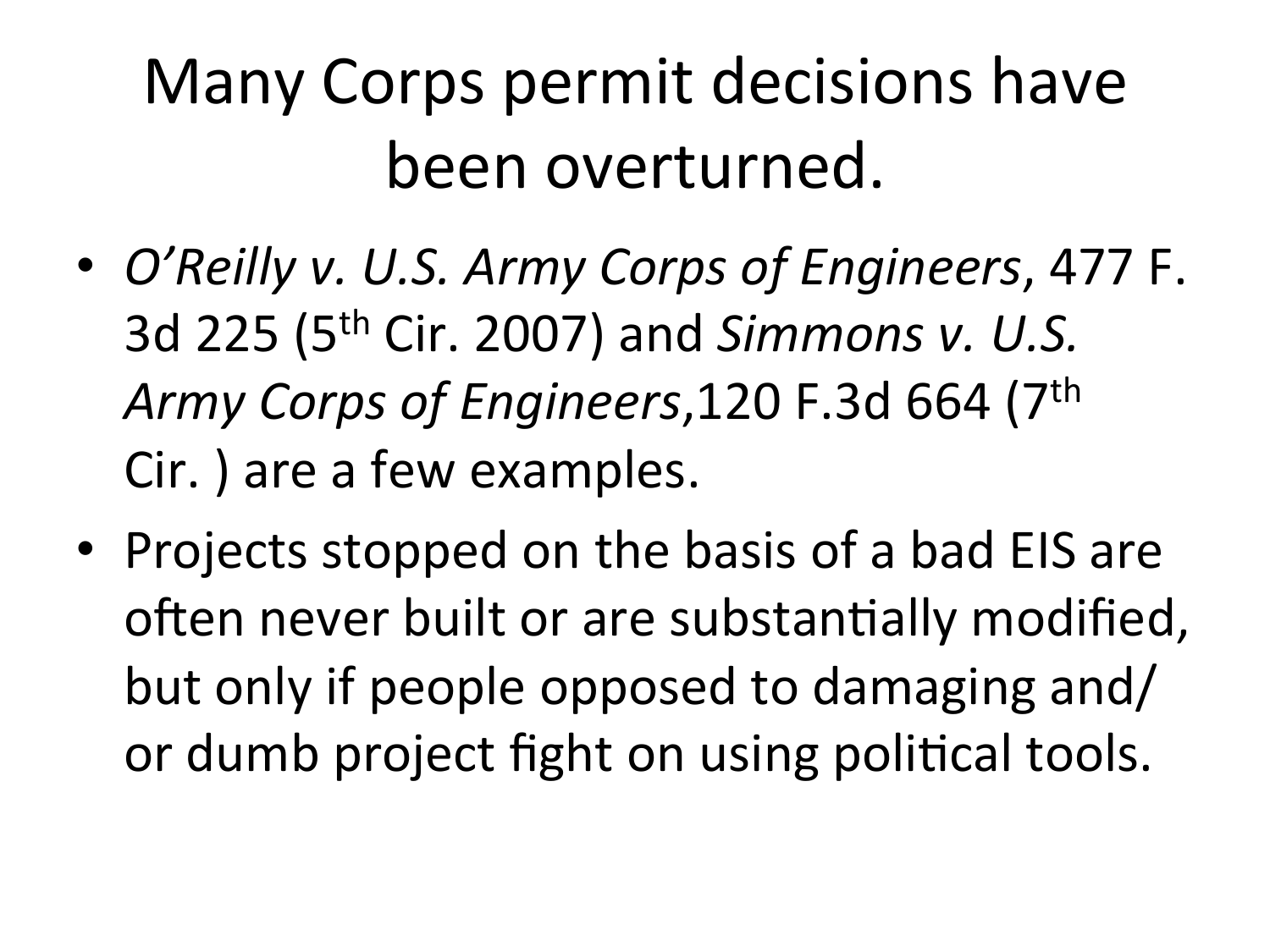#### State Programs Are subject to Petitions for Corrective Action

- 33 U.S.C.  $\S$  1342(c)(3) and 40 CFR  $\S$ 123.63 allow for petitions to correct state NPDES programs that are really off course.
- Issuing bad permits and failing to require permits are grounds for U.S. EPA to take back a delegated NPDES program or "de-delegate" it.
- U.S. EPA has power and procedure for withdrawal of state NPDES programs, 40 CFR §123.64, but has never done so. It has gotten close before a state backed down and made corrections.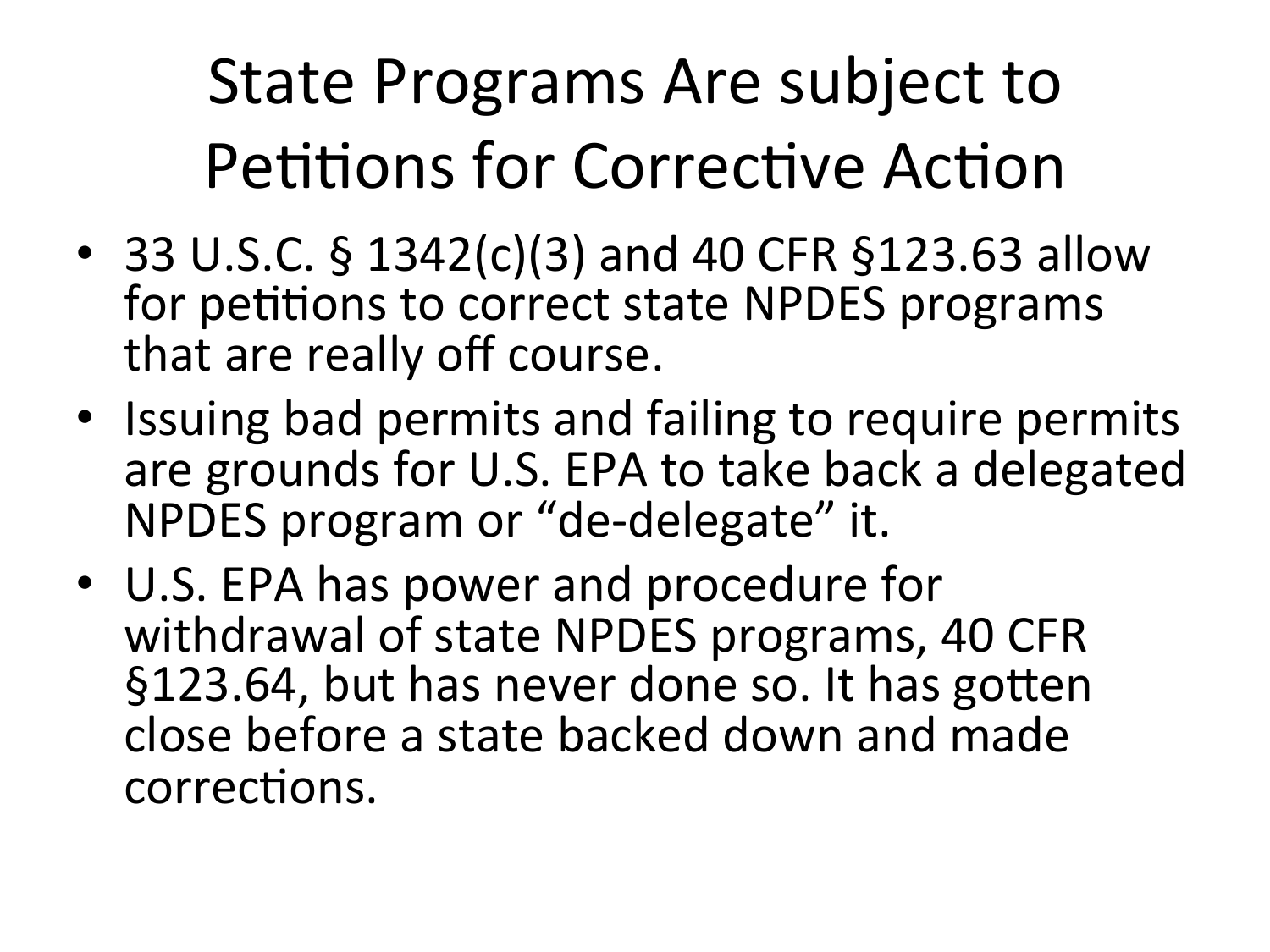# Big Problem is

- U.S. EPA takes forever to decide.
- After a few years, one can seek to force a decision under Administrative Procedure Act that allows action to compel action unreasonably delayed. 5 U.S.C. §706 (1)
- Unfortunately, courts are often receptive to U.S. EPA officials excuses that they are overworked and very tired.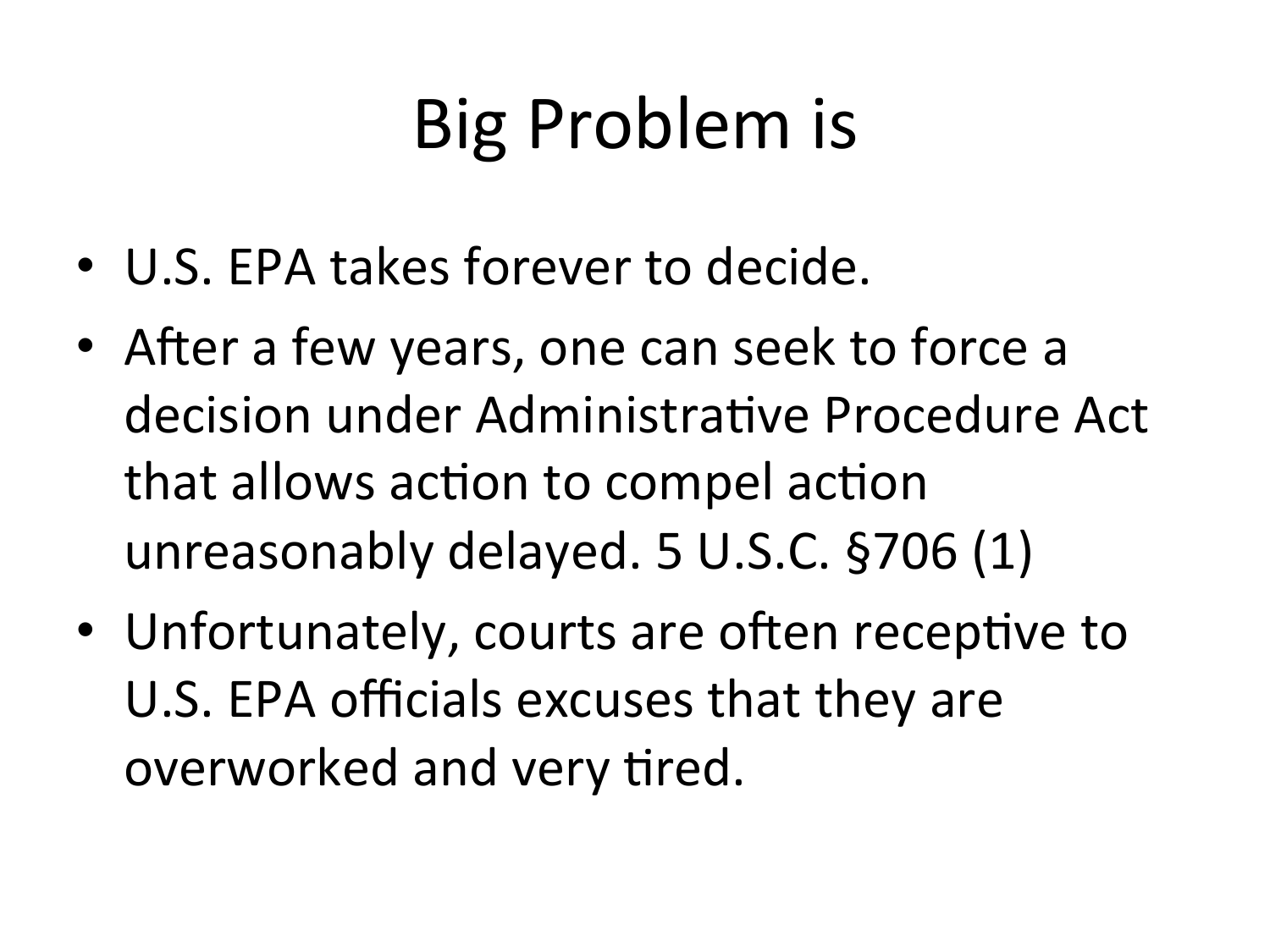# The normal result of a petition

- The state makes some improvements over a number of years and promises to do better.
- U.S. EPA denies the petition for corrective action on the basis that the problems that the petitioners identified no longer exist.
- Tough on pride in that petition is denied, but it generally means that the petition worked in that the state program got better.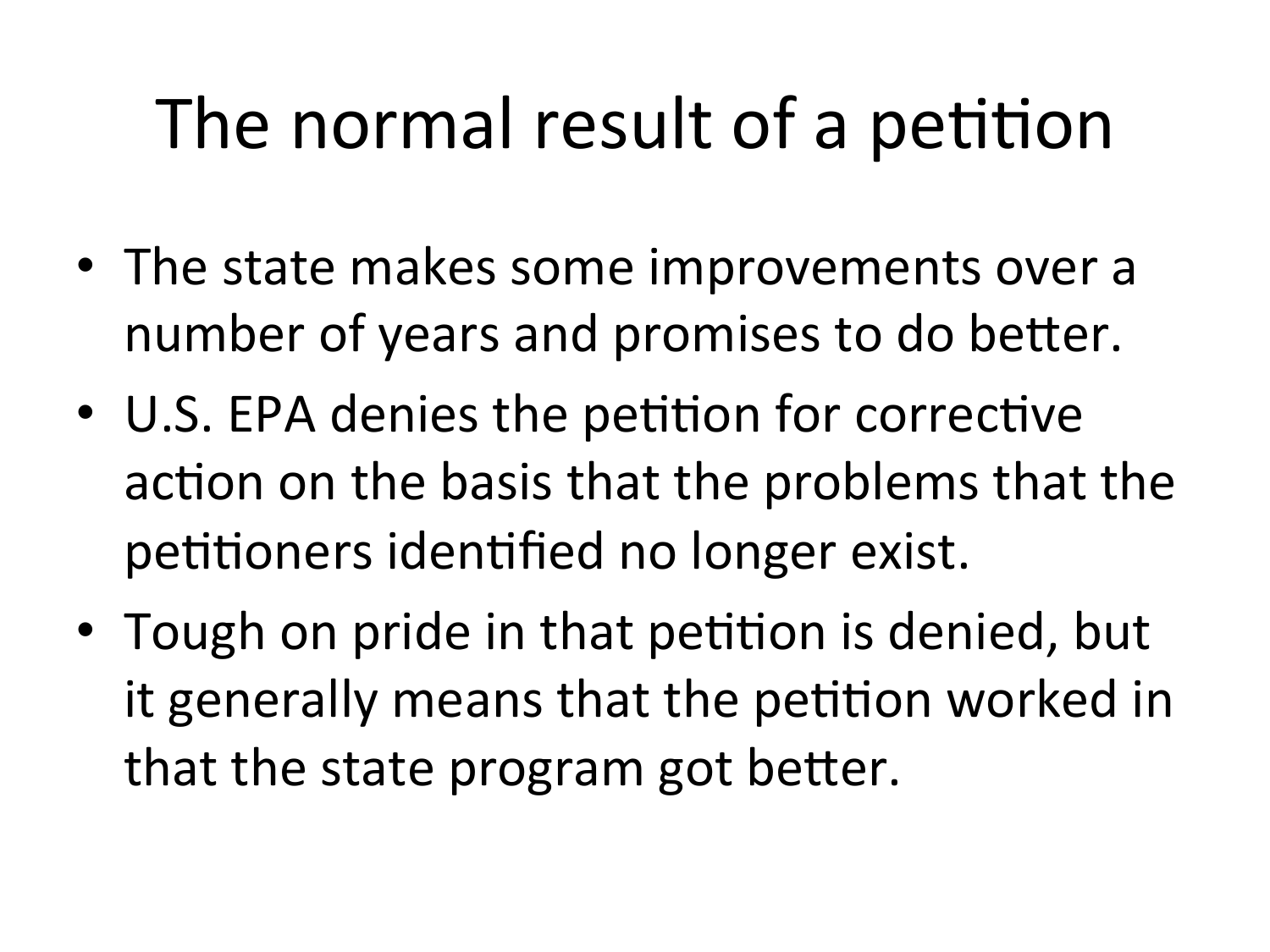## NPDES Permit Enforcement

- Permit limits are generally enforced through selfmonitoring. The permits are supposed to spell out the monitoring required. 40 CFR §122.48. The permit holders are to collect samples and file monthly discharge monitoring reports on the levels of pollution in their discharge.
- Obviously, this system provides incentives for permit holders to monitor inaccurately or at least to monitor at times in which it is less likely that a permit violation will be found. There are, however, some checks on self-reporting, including facility inspections and ambient water quality monitoring. Unfortunately, unreported violations are also discovered through fish kills and other obvious environmental damage.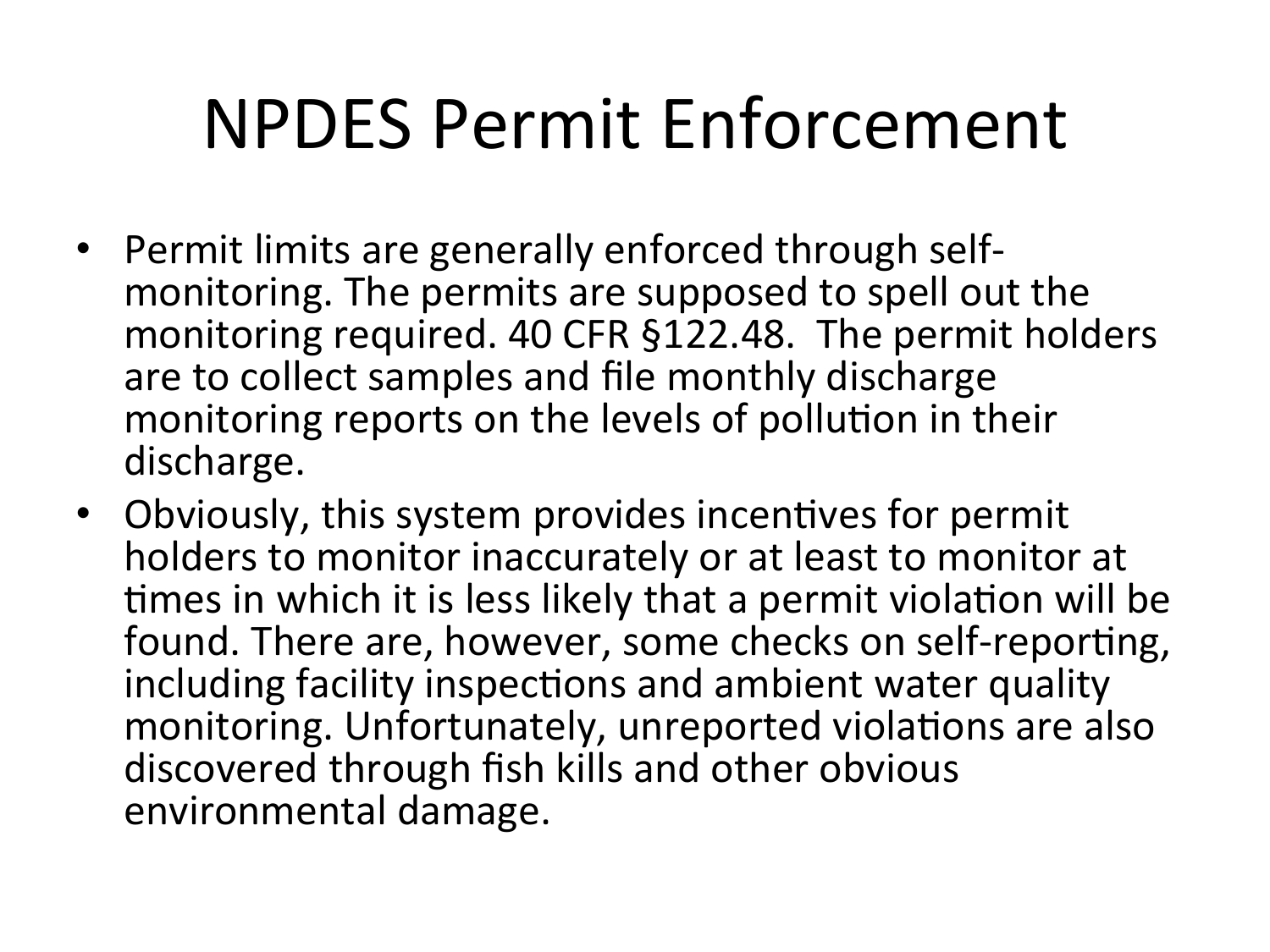### Citizen Suits

- U.S. EPA, states and, citizens may bring suit to enforce permit limits. 33 U.S.C. §§ 1319, 1365, See also, *Friends* of the Earth, Inc. v. Laidlaw Environmental Services, *Inc.* 528 U.S. 167 (2000). Citizen enforcement, though, is limited by a number of factors.
- Citizen suits can only be filed after giving 60 days' notice.
- Regulation for how to give notice properly is at 40 CFR §135.3. The idea is to give dischargers a chance to correct problems or for federal or state enforcers to sue first.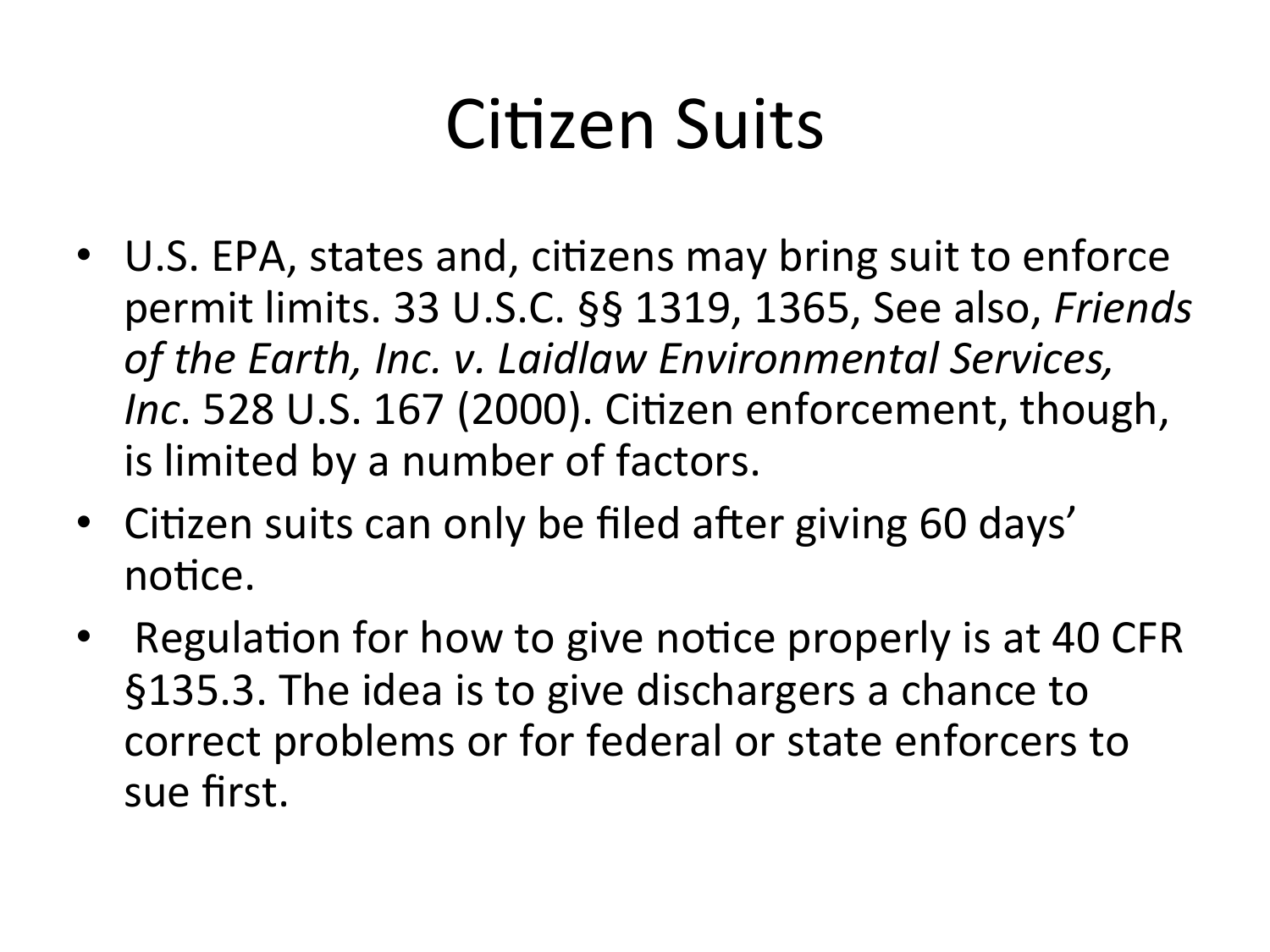## Citizen Frustration

- If federal or state officials sue first and prosecute in good faith, citizens' suits are preempted although they may be able to intervene in government suit.
- Even if citizens sue first, their suit may be blocked if federal or state officials reach a good faith settlement with the discharger that takes care of the problem. *Friends of Milwaukee River v. Milwaukee MSD*, 382 F. 3d 743 (7<sup>th</sup> Cir. 2004)
- Citizens, though, must have a reasonable opportunity to object to a weak settlement for their suit to be preempted by government action. Jones v. City of *Lakeland*, 244 F.3d 518 (6<sup>th</sup> Cir. 2000)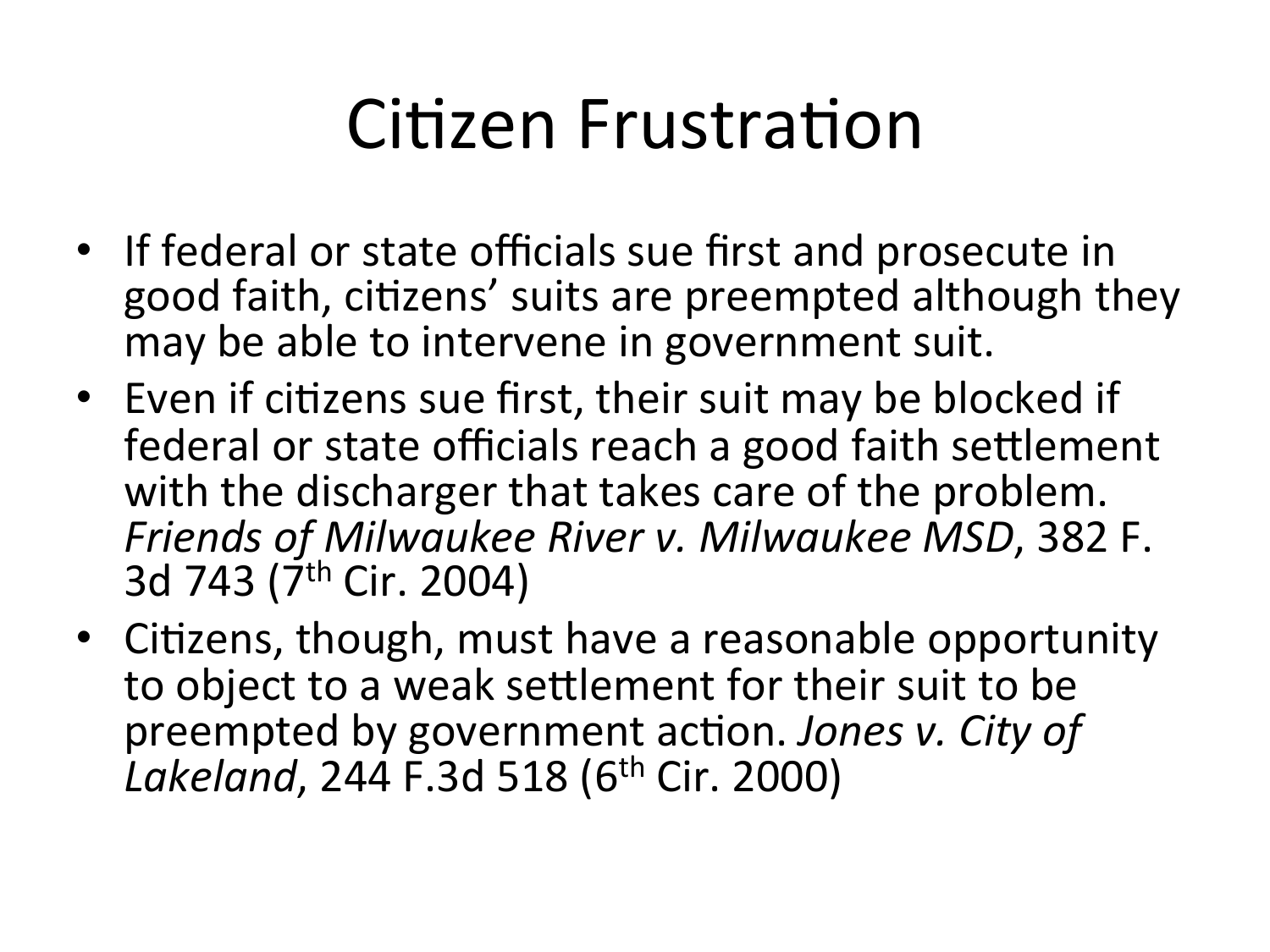#### What can be won through citizen suits

- Civil penalties not much help to environment. Money goes to the U.S. **Treasury**
- An order to stop the violation is what is really desired and that can happen.
- Attorney's fees given at market rates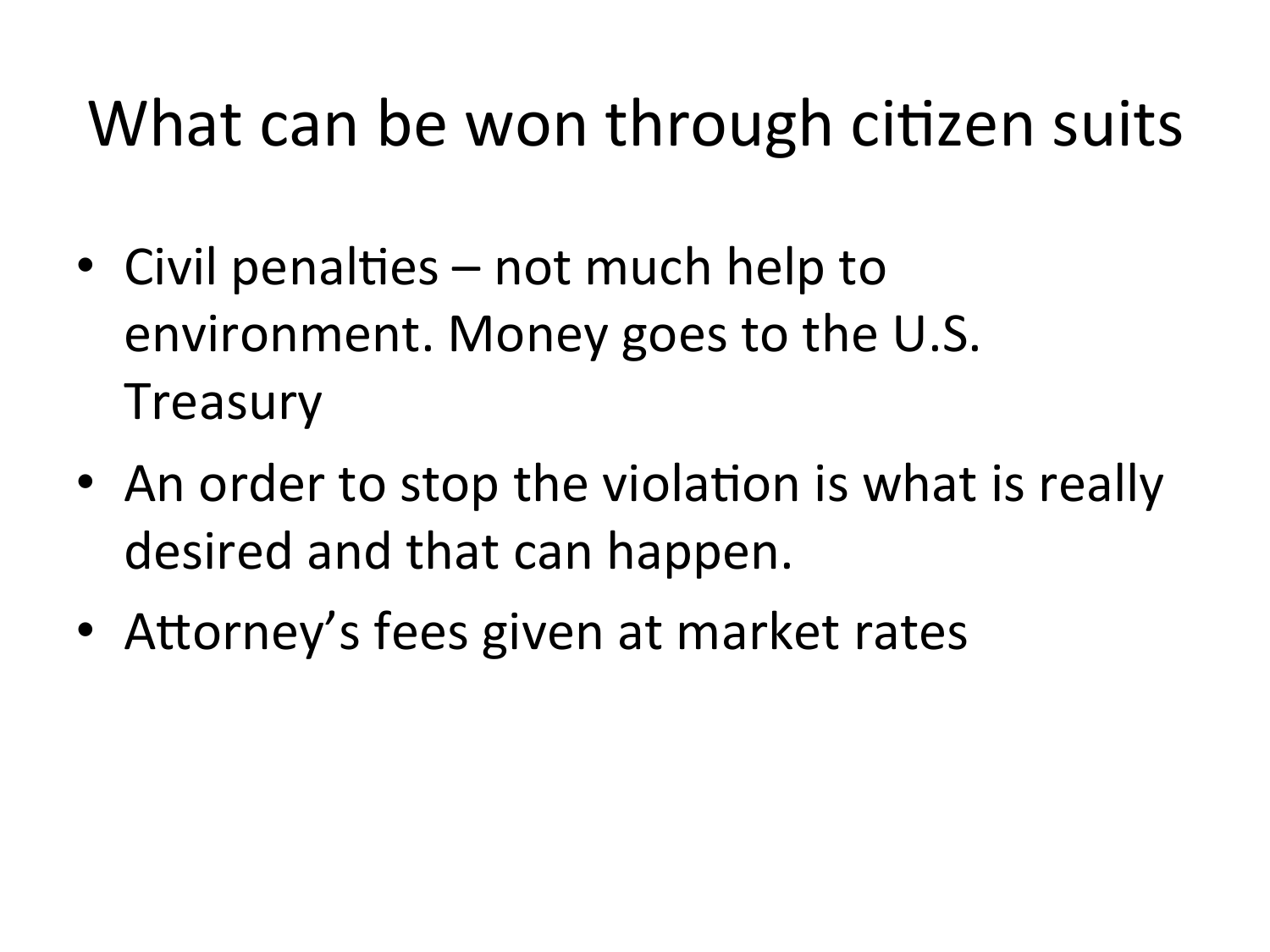## **SEPs**

• Supplemental Environmental Projects that attempt to mitigate the damage done by the violations are often very helpful. Sierra Club, Inc. v. Elec. Controls Design, *Inc.*, 909 F.2d 1350, 1354-56 (9th Cir. 1990) ("The provisions of the Act provide no limitation on the type of payments to which parties to citizens' suits can agree in a settlement. There is no indication that where a defendant agrees to a settlement it must also agree to pay penalties to the treasury. Likewise, the Act's legislative history reveals no Congressional intent that private parties be precluded from entering into settlements which do not require the defendant to tender civil penalties to the United States.")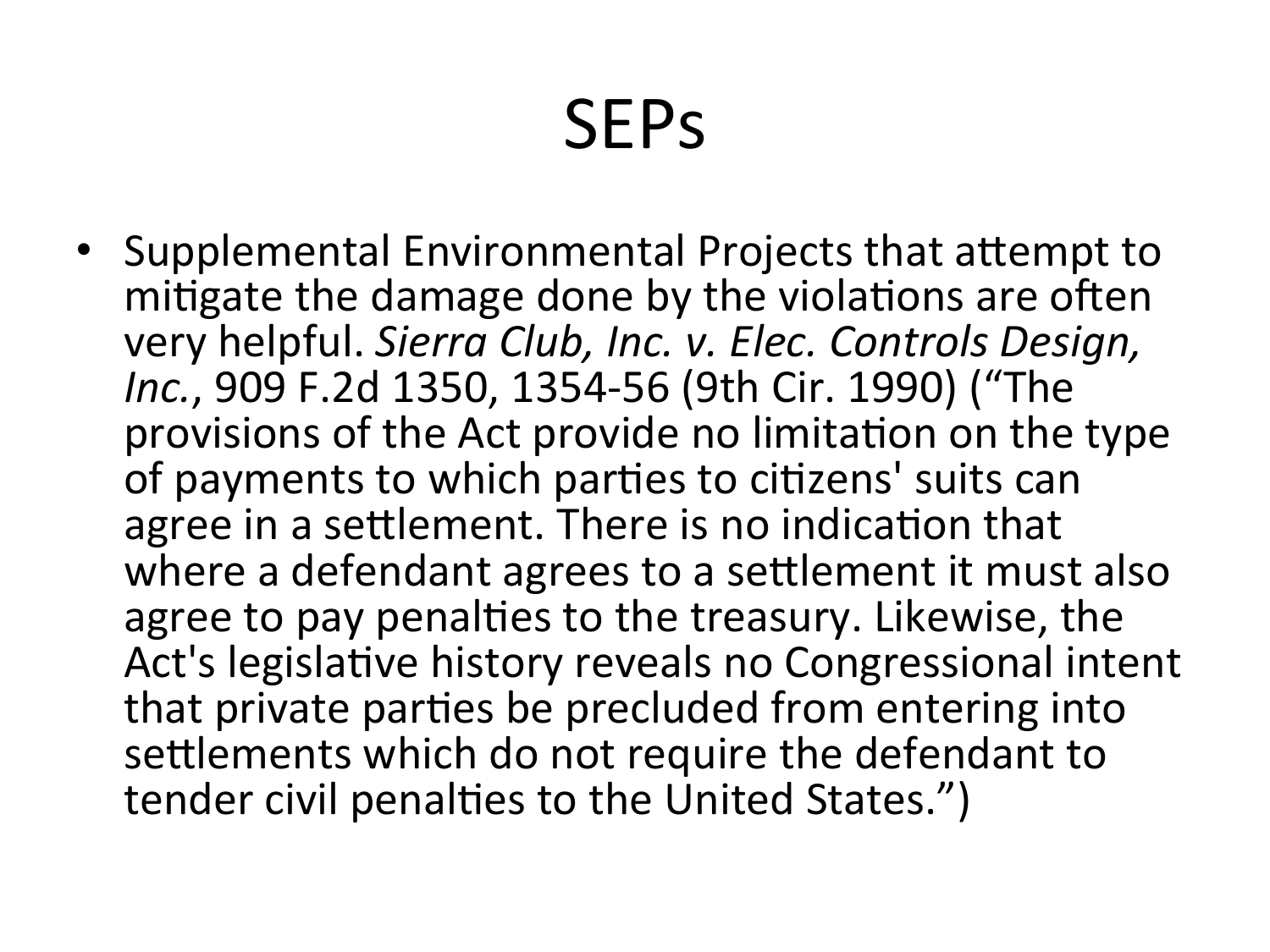# Enforcement of 404 permits

• Enforcement of §404 is problematic. Corps is supposed to enforce against fills without a 404 permit and to enforce against violations of 404 permit conditions but enforcement is spotty at best. Atchafalaya Basinkeeper v. *Chutz*, 682 F.3d 356 (5<sup>th</sup> Cir. 2012) held that citizens cannot sue to enforce conditions in 404 permits.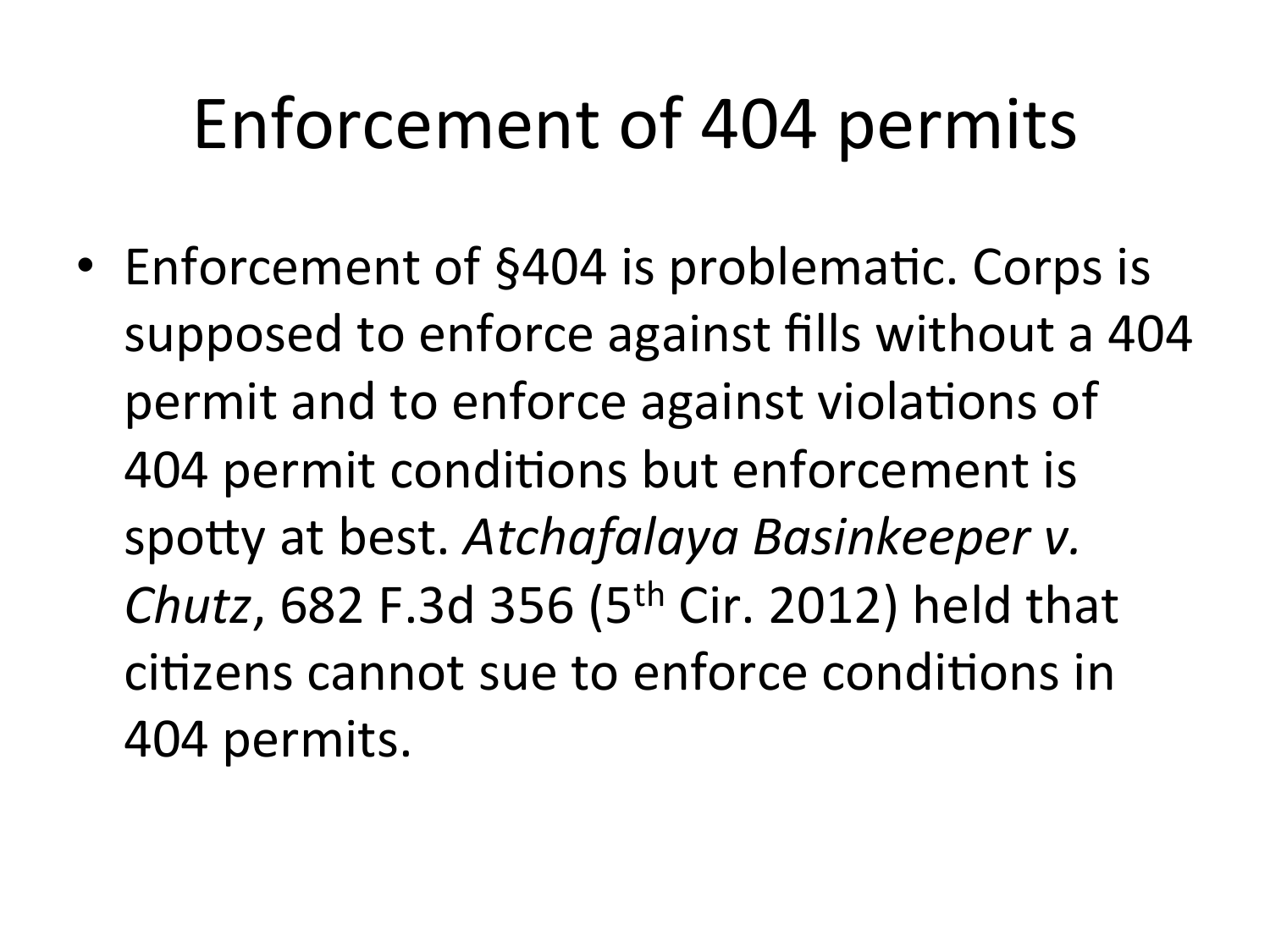# What you can do

• There are cases holding that citizens can bring suit regarding fills that have no permit or that violate conditions of state 401 certifications. *Stillwater of Crown Point Homeowner's Assn v. Stiglich,* 999 F.Supp. 2d 1111 (N.D. Ind. 2014); Love v. N.Y. State Dept. of Env. Conservation, 529 F. Supp. 837 (S.D.N.Y. 1981)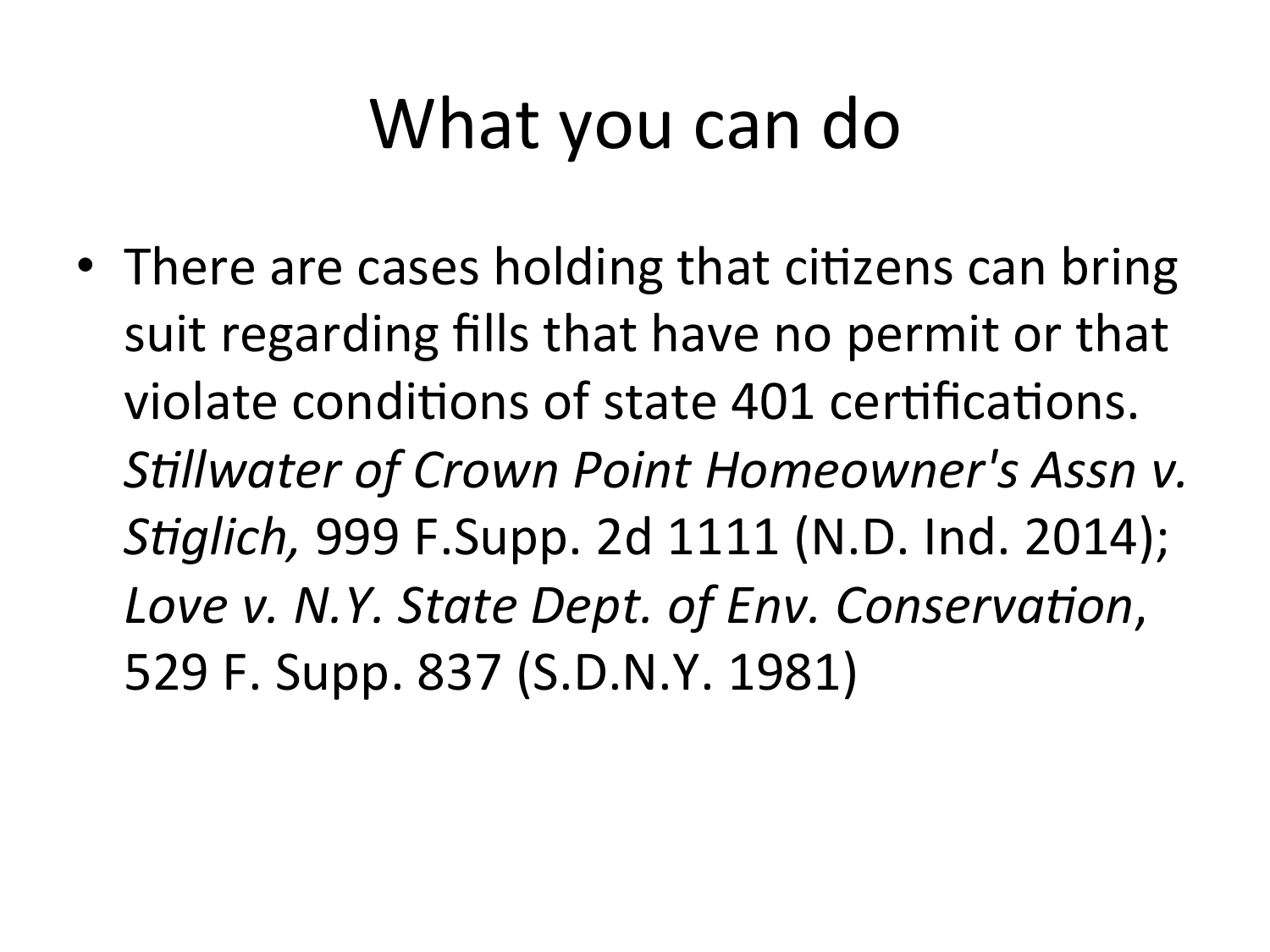# And of course

- You can always ask the state agencies, the state attorney general and Corps officials to do their jobs.
- Good luck!